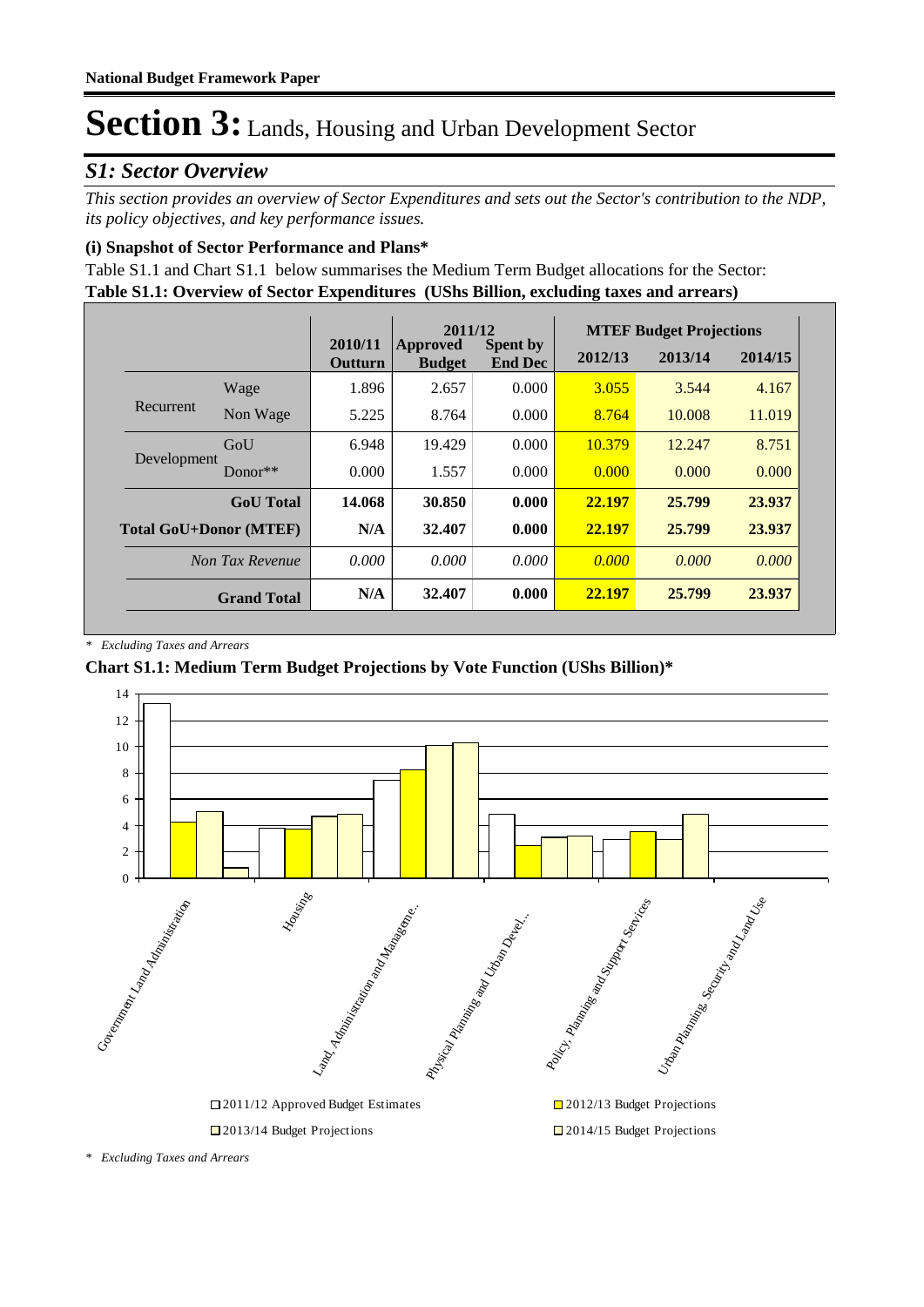### **(ii) Sector Contributions to the National Development Plan**

Under Land Administration and Management, the strategic objectives include:-

1.Creation of an inclusive and pro-poor policy and legal framework for the land sector; putting land resources to sustainable productive use;

2. Improving livelihoods of poor people through a more equitable distribution of land access and ownership, and greater teunre security for vulnerable groups;

3. Increasing availability, accessiblity, affordability and use of land information for planning and implementing development programmes;

4. Establishing and maintaining a transparent, accountable and easily accessible institutions and systems for decentralised delivery of land services.

Under Physical Planning and Urban Development, the objectives include:-

- Attaining orderly and sustained growth of urban and rural areas;
- Ensuring a well regulated and controlled land use;
- Enhancing public awareness on planned urban and rural development.

These contibute to NDP in terms of enhancing the availability and quality of gainful employment.

Housing the strategic objectives are:-

- To provide overall guidance to the housing sector;
- Improving the quality of housing in Uganda;
- Increasing home ownership;
- Improving the security of housing tenure for all especially the vulnerable in society; and
- Increasing public awareness on human settlements development.

These VF objectives contribute to NDP objective of promoting sustainable population and use of the environment and natural resources.

Under Government Land Administration the strategic objectives are;

- Resolve all historical land holding injustices in the Country;
- Ensure that all government land is titled and secure;
- Put government land to sustainable productive use.

- These vote function objectives contribute to NDP objective of increasing household incomes and promoting equity.

### **(iii) Medium Term Sector Policy Objectives**

The sector objectives which guide medium term outputs and resource allocations are:

- *1. Efficient and effective administrative systems and management;*
- *2. Security of Land tenure and productive use of land resources;*
- *3. Efficient, effective and sustainable physical planning and urban development;*

*4. Improved housing quality and increased housing stock that meets the housing needs of the population; and*

*5. Well planned and managed construction of public and private housing estates.*

### **(iv) Summary of Sector Performance**

The status of the sector in terms of its three priority sector outcomes is set out below:

Outcome 1: Security of land tenure and productive use of land resources

The final draft of the NLP in place;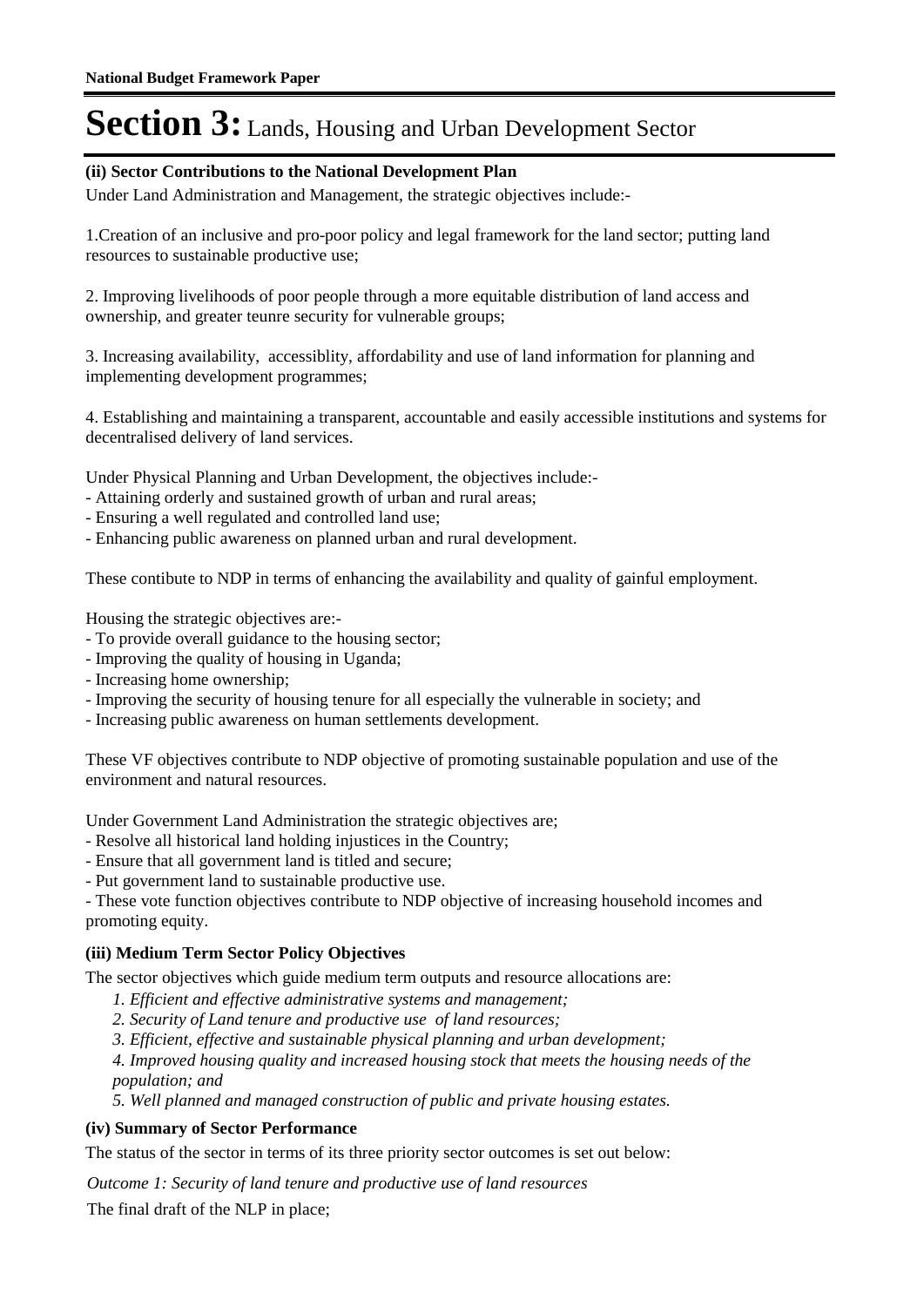Outcome 2: Orderly development of urban and rural areas

Implementation of the Physical Planning Act ongoing;Review of Kampala Structure plan under way;development of the national Urban policy Ongoing.

Outcome 3: Adequate housing for socio-economic development Review of the National Housing Policy underway;

### *S2: Sector Performance and Plans to Improve Sector Outcomes*

*This section describes past performance and plans to improve sector outcomes. For each outcome it sets out outcome indicators, key sector outputs and actions to improve sector performance. It then sets out analysis of the efficiency of sector allocations and major capital investments.*

### **(i) Outcome 1: Security of land tenure and productive use of land resources**

### *Status of Sector Outcomes*

The table below sets out the status of sector outcomes in terms of key sector outcome indicators.

| <b>Table S2.1: Sector Outcome Indicators</b>                            |                 |                  |                             |  |
|-------------------------------------------------------------------------|-----------------|------------------|-----------------------------|--|
| Outcome 1: Security of land tenure and productive use of land resources |                 |                  |                             |  |
| <b>Outcome and Outcome Indicator</b>                                    | <b>Baseline</b> | $2012/13$ Target | <b>Medium Term Forecast</b> |  |
| % of population with access to land                                     |                 |                  |                             |  |
| % of occurance of land disputes                                         | 16(2010)        | 12               | 10(2011)                    |  |
| % of land that is surveyed and registered                               | 10% (2008)      | 15               | $20\%$ (2011)               |  |

### *Performance for the first half of the 2011/12 financial year*

During the first half of the FY 2011/12, the major achievements registered under the Vote Function of Land Administration and Management includes the following:

Under the department of Land administration, a total of 9,500 applications for consent were handled; six (6) pool & institutional houses valued; 32 Land Fund & Absentee landlord applications appraised; 374 Applications for terms determined; 92 Probate Valuations assessed; 15 Supervision of compensation for Road projects; 7 Supervision for compensation for Wayleaves Projects; Compensation Rates for 8 districts determined; technical guidance rendered /issued for 100 cases; 6 district land boards and 4 area land committees inducted;

Under land registration; the following achievements were registered:

990 Lease documents were prepared and following Certificates of Title were issued: leasehold (824) , Freehold (3279) and Mailo (6899). In addition, Land Transactions were registered on mailo and lease registers as follows: Mailo (18539) and on lease (8355). Besides, a total of 129 court matters were attended to; 1 District Land Offices of Mukono monitored and evaluated and 4 District Registrars of Titles of Kampala, Kibale, Kamuli and Buikwe trained.

Under Surveys and Mapping, a total of 50 geodetic control points were established in Nebbi, Arua, Gulu and Pader; 4 Topographical maps revised; and one technical meeting conducted (with DRC on remarking UG/DRC border). In addition, 80 sets of technical data were provided to survey firms; survey and mapping activities monitored & evaluated in 4 districts and 2,200 Deed plans were also prepared.

Under Land Sector Coordination Unit, one (1) new land related laws (Registration of Titles Act) was handled; 4 project budgets and plans developed; 4 project Performance Reports produced; one (1) Technical Proposals on LIS prepared; 7 Stakeholder seminars/meetings held; M&E carried out to gauge the level of evictions in the districts; Training for recorders undertaken in 3 districts of Acholi sub-region; Information on procedures and evictions published in print and electronic media; Annual Nominal Ground Rent Gazzeted and disseminated to 112 districts; 40% of implementation of NLIS(Detai8led LIS approved, Beta version software developed, All cadastral maps scanned, aerial photography for pilot area acquired. Under the Computerization of the land registry, 74834 titles so far have been sorted, scanned and entered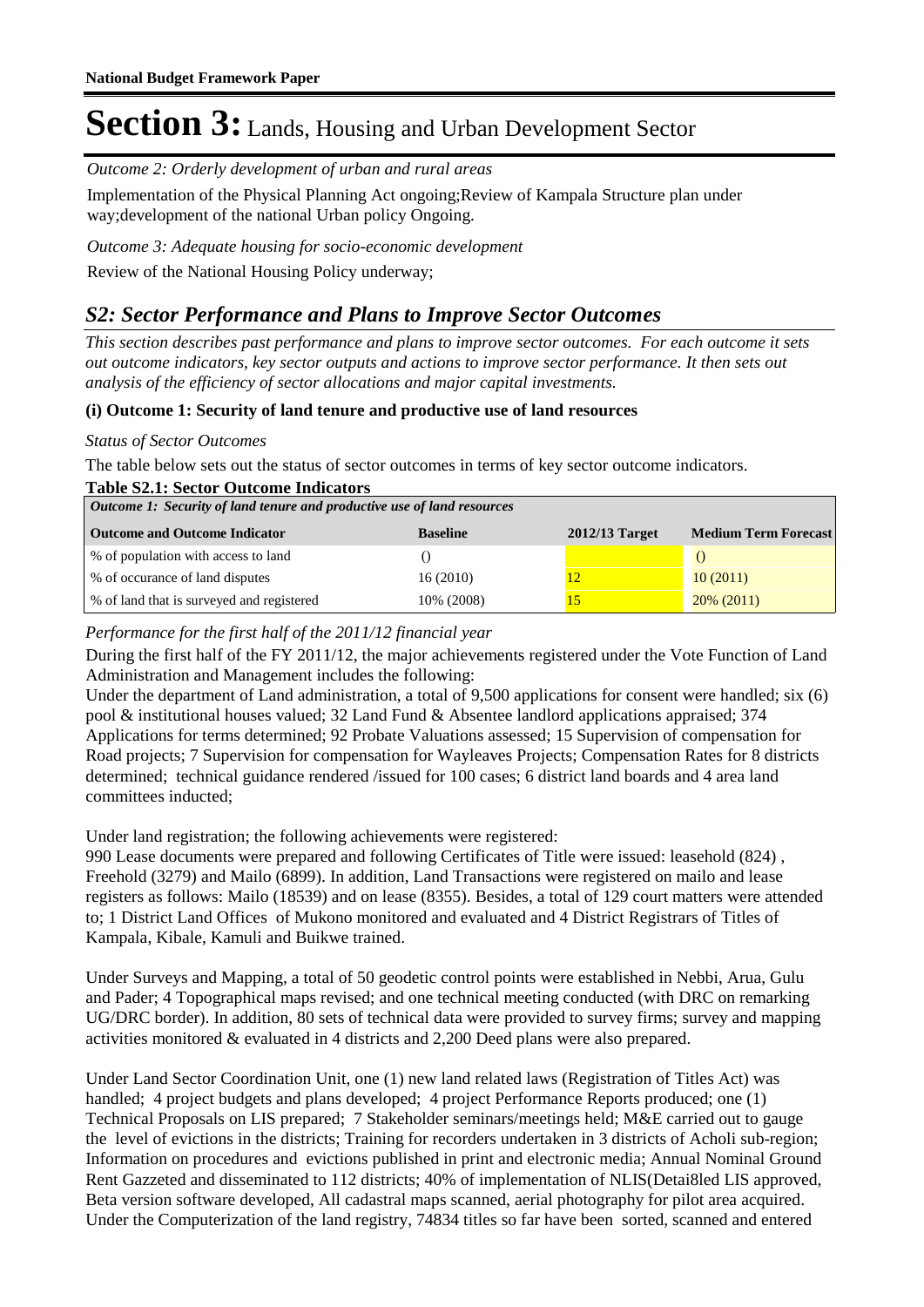#### in the database

Topographic district databases information updated for Nakapiripirit, Amudat,Mayuge,Apac,Oyam,Kole and Amuria districts. Officials sensitized in the use of thematic maps in planning in 7 districts-Nakapiripirit, Amudat,Mayuge,Apac,Oyam,Kole and Amuria.

### **Table S2.2: Key 2012/13 Outputs Contributing to the Sector Outcome\***

*Outcome 1: Security of land tenure and productive use of land resources*

| Vote, Vote Function<br><b>Key Output</b>                           | 2011/12<br><b>Approved Budget and</b><br><b>Planned outputs</b>                                                                                                                                                                                                                   | <b>Spending and Outputs</b><br><b>Achieved by End Dec</b>                                                                                                                                                                                                         | 2012/13<br><b>Proposed Budget and</b><br><b>Planned Outputs</b>                                                                                                                                                                                                                                |
|--------------------------------------------------------------------|-----------------------------------------------------------------------------------------------------------------------------------------------------------------------------------------------------------------------------------------------------------------------------------|-------------------------------------------------------------------------------------------------------------------------------------------------------------------------------------------------------------------------------------------------------------------|------------------------------------------------------------------------------------------------------------------------------------------------------------------------------------------------------------------------------------------------------------------------------------------------|
|                                                                    | Vote: 012 Ministry of Lands, Housing & Urban Development                                                                                                                                                                                                                          |                                                                                                                                                                                                                                                                   |                                                                                                                                                                                                                                                                                                |
|                                                                    | Vote Function: 0201 Land, Administration and Management (MLHUD)                                                                                                                                                                                                                   |                                                                                                                                                                                                                                                                   |                                                                                                                                                                                                                                                                                                |
| <b>Output: 020101</b>                                              | <b>Land Policy, Plans, Strategies and Reports</b>                                                                                                                                                                                                                                 |                                                                                                                                                                                                                                                                   |                                                                                                                                                                                                                                                                                                |
| Description of Outputs:                                            | Implementation of NLP; 1 new<br>policy on land processed<br>(Resettlement policy);12 new<br>land laws, regula'ns and<br>guidelines processed; 15 project<br>Performance Reports produced;<br>Land Amendment Act, 2010<br>disseminated & impl'nted.5<br>Stakeholder meetings held. | -6 new land related laws,<br>handled-4 project budgets and<br>plans and 4 project Performance<br>Reports produced; - 1 Technical<br>Proposals; 7 Stakeholder<br>seminars/meetings held; M&E<br>carried out; ANRent Gazzeted&<br>disseminated to 112 district      | <b>Land amendment act</b><br>disseminated to 60 districts;4<br>land related laws reviewed.<br>revised & harmonised;100% of<br>completion of new sector wide<br>land sector strategic plan;80<br>districts received NLUP & NLP<br>materials;4 dissemination and<br>sensitisation forums on NLP; |
| Performance Indicators:                                            |                                                                                                                                                                                                                                                                                   |                                                                                                                                                                                                                                                                   |                                                                                                                                                                                                                                                                                                |
| No. of land related laws.<br>regulations and guidelines<br>handled | 9                                                                                                                                                                                                                                                                                 | 6                                                                                                                                                                                                                                                                 | 9                                                                                                                                                                                                                                                                                              |
| Output Cost (UShs bn):                                             | 2.034                                                                                                                                                                                                                                                                             | 0.000                                                                                                                                                                                                                                                             | 2.137                                                                                                                                                                                                                                                                                          |
| <b>Output: 020102</b>                                              | <b>Land Registration</b>                                                                                                                                                                                                                                                          |                                                                                                                                                                                                                                                                   |                                                                                                                                                                                                                                                                                                |
| Description of Outputs:                                            | 3000 Lease documents<br>prepared:<br>- 18000 certificates of title<br>issued:<br>- 3 5,000 land transactions<br>registered;<br>- 50 court matters attended<br>to;10 District Land Offices<br>monitored                                                                            | -990 Lease documents prepared;<br>tiitles: leaseHold-824, Freehold-<br>3279, Mailo-6899; Transctions:<br>Mailo-18539;lease-8355;129<br>court matters; 4 District<br>Registrars of Titles of Kampala,<br>Kibale, Kamuli and Buikwe<br>trained;m&E1 District-mukono | Certificate of title: Lease-<br>800. Freehold-6000. Mailo-4000:<br>land transactions: mailo-<br>32,000, leasehold-13,000; court<br>cases handled: leasehold-80<br>mailo-160; lease documents<br>handled-1200                                                                                   |
| Performance Indicators:                                            |                                                                                                                                                                                                                                                                                   |                                                                                                                                                                                                                                                                   |                                                                                                                                                                                                                                                                                                |
| Number of Titles to be issued 18,000                               |                                                                                                                                                                                                                                                                                   | 11002                                                                                                                                                                                                                                                             | 10800                                                                                                                                                                                                                                                                                          |
| Number of leases processed                                         | 3,000                                                                                                                                                                                                                                                                             | 945                                                                                                                                                                                                                                                               | 1200                                                                                                                                                                                                                                                                                           |
| No. of titles sorted, scanned<br>and entered in the database       | 145,000                                                                                                                                                                                                                                                                           | 74834                                                                                                                                                                                                                                                             | 145,000                                                                                                                                                                                                                                                                                        |
| No. of land transactions<br>registered                             | 89,000                                                                                                                                                                                                                                                                            | 26894                                                                                                                                                                                                                                                             | 45000                                                                                                                                                                                                                                                                                          |
| Output Cost (UShs bn):                                             | 0.410                                                                                                                                                                                                                                                                             | 0.000                                                                                                                                                                                                                                                             | 0.727                                                                                                                                                                                                                                                                                          |
| <b>Output: 020104</b>                                              | <b>Surveys and Mapping</b>                                                                                                                                                                                                                                                        |                                                                                                                                                                                                                                                                   |                                                                                                                                                                                                                                                                                                |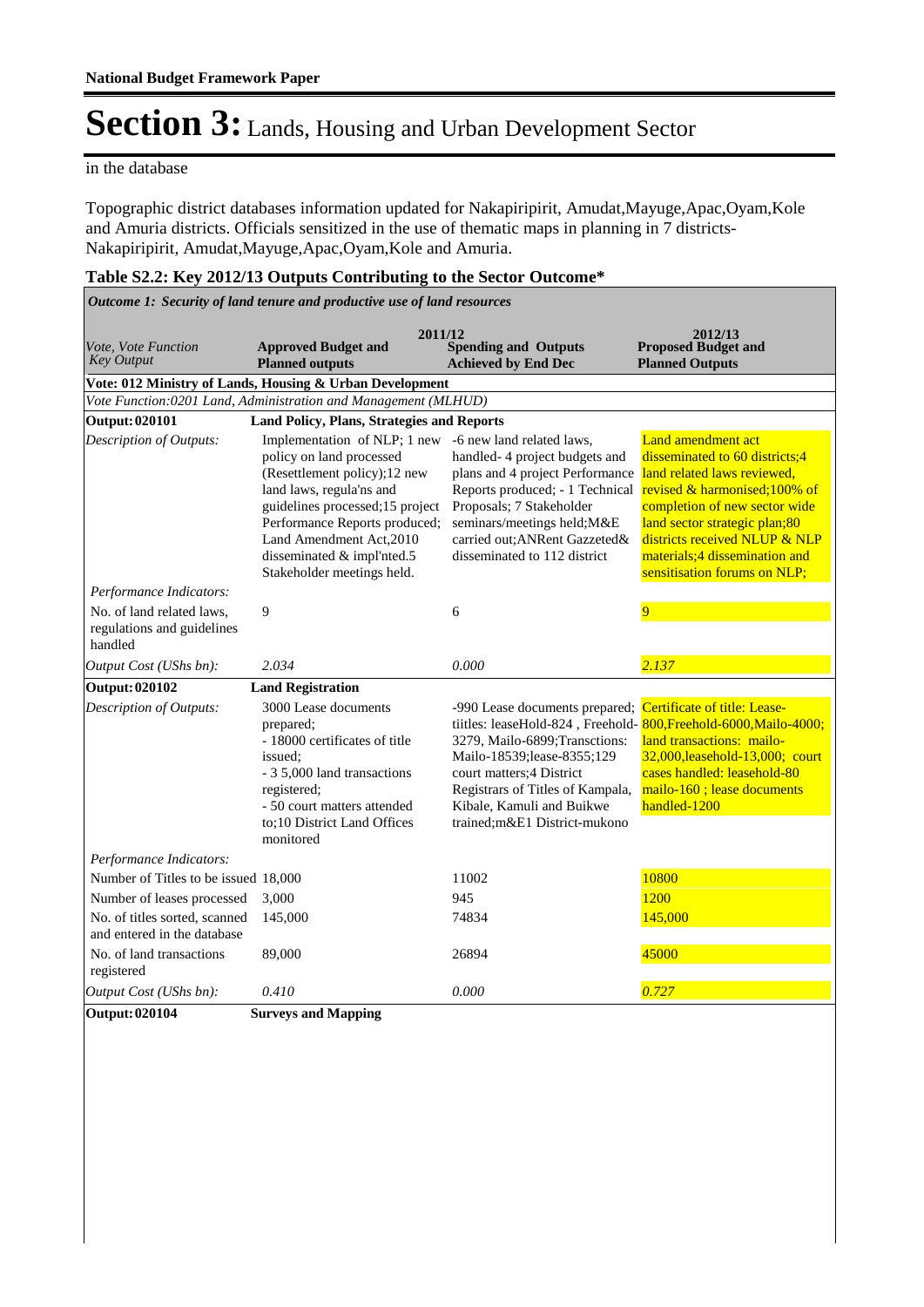**Spending and Outputs Achieved by End Dec Approved Budget and Planned outputs Proposed Budget and Planned Outputs 2011/12** *Vote, Vote Function Key Output* **2012/13** *Outcome 1: Security of land tenure and productive use of land resources* 200 Geodetic control points established in Nebbi, Arua, Gulu and Pader;201 Kms of RW/UG International border Surveyed; 5 Topographical Maps & 8 maps ;3 Techincal meeting cordinated;250 Sets of technical data provided;8,000 Deed plans prepared - 50 Geodetic control points established2Topographical maps revised;- 2 Topographical maps reprinted;-- 1 Technical meetings conducted;80 Sets of technical data provided to survey firms;2,000 Deed plans prepared.Survey M&E carried out in 8 districts; 40 Geodetic control points established 50 Topographic and orthophoto maps produced 12 Topographic maps reprinted *Output Cost (UShs bn): 2.304 0.000 2.445 Description of Outputs: Performance Indicators:* Number of validation reports made 2 0 5 Number of the main Boundary Pillars built and observed (demarcation) 500 0 0  $\frac{4}{5}$ Number of reconnaissance /delimitation tours undertaken along the border  $12$  0  $\frac{4}{3}$ Number of meetings held to establish the international border boundaries 8 1 4 Number of land parcels surveyed 5,000 0 0 2000 Number of Km of international boundries surveyed 201 0 0  $\frac{40}{40}$ Number of intermediate boundary pillars built and observed 1200 0 200 **Output: 020106 Land Information Management** 30% of implementation of NLIS;112 districts received NLP&NLP materials;60% of completion of sector wide land SSP;4 Stakeholder Workshops on NLUP;4 Stakeholder Workshops on NLP&8 dissemination and sensitisation workshop held;8 Issues Paper NLP approved; 40% of implementation of NLIS(Detai8led LIS approved,Beta version software developed, All cadastral maps scanned, aerial photography for pirot area acquired 90% of implementation of NLIS(Detai8led LIS approved,Beta version software developed, All cadastral maps scanned, aerial photography for pilot area acquired *Output Cost (UShs bn): 1.002 0.000 1.283 Description of Outputs: Performance Indicators:* % of land information system complete 30 40 50 40 **Vote: 156 Uganda Land Commission** *Vote Function:0251 Government Land Administration* **Output: 025101 Regulations & Guidelines** Stakeholders consulted on Uganda Land Commission Bill Issues Paper; Principles for Uganda Land Commission Bill developed. Print and publish the land fund regulation; Draft and consult stakeholders on Uganda Land Commission Bill. *Output Cost (UShs bn): 0.250 0.000 0.000 Description of Outputs:* **Output: 025103 Government leases**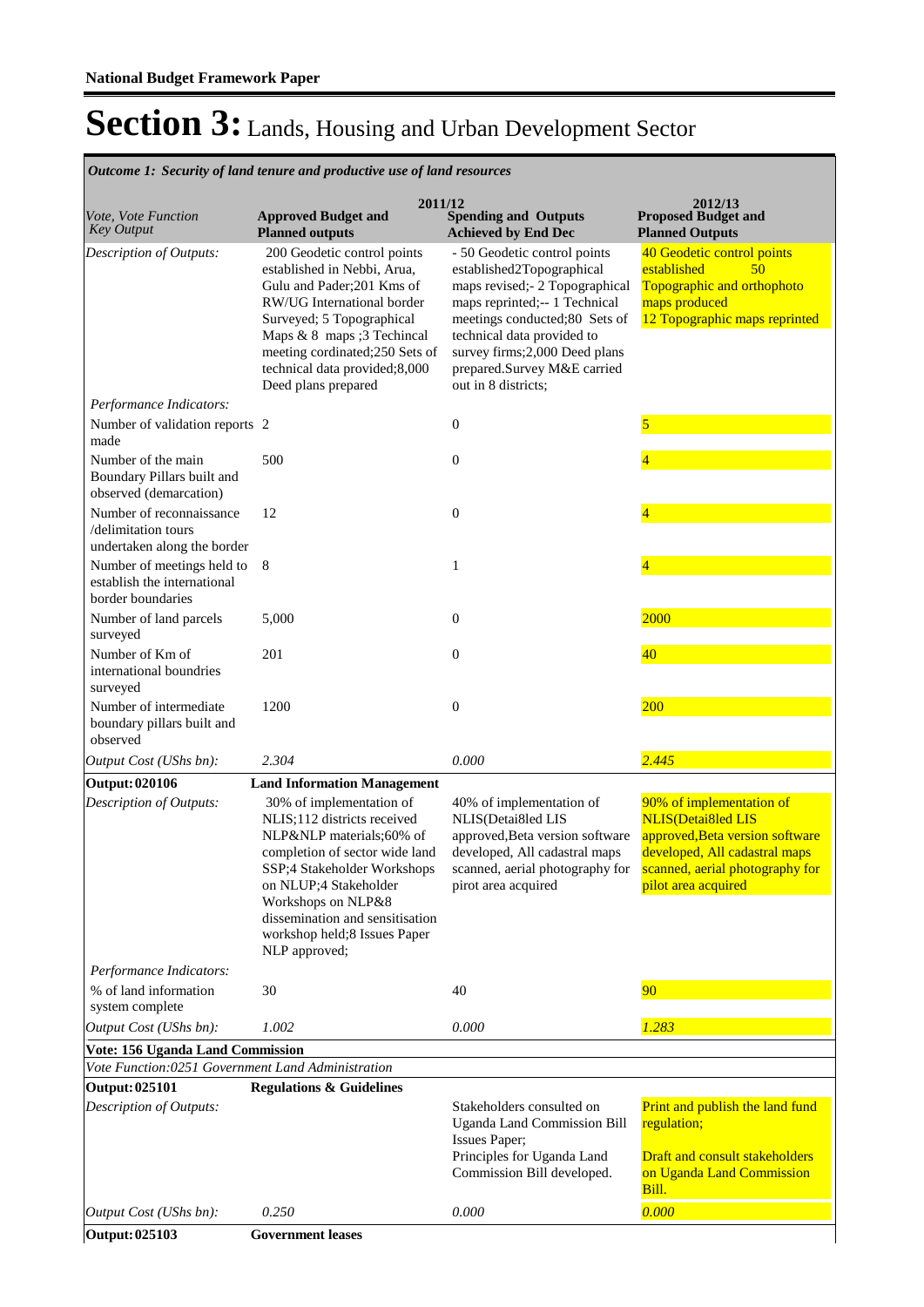|                                                                    | <b>Outcome 1: Security of land tenure and productive use of land resources</b>       |                                                                          |                                                                 |
|--------------------------------------------------------------------|--------------------------------------------------------------------------------------|--------------------------------------------------------------------------|-----------------------------------------------------------------|
| Vote, Vote Function<br><b>Key Output</b>                           | 2011/12<br><b>Approved Budget and</b><br><b>Planned outputs</b>                      | <b>Spending and Outputs</b><br><b>Achieved by End Dec</b>                | 2012/13<br><b>Proposed Budget and</b><br><b>Planned Outputs</b> |
| Description of Outputs:                                            | 500 government leases<br>processed ,2.5 bn NTR collected UGX 1.553 bn NTR collected. | 147 government leases issued;                                            | <b>Issue 500 government leases;</b><br>Collect UGX 3 bn NTR.    |
| Performance Indicators:                                            |                                                                                      |                                                                          |                                                                 |
| No. of processed leases                                            | 500                                                                                  | 147                                                                      | 500                                                             |
| No. of Government Land<br><b>Titles Processed</b>                  | 60                                                                                   | 20                                                                       | 50                                                              |
| Amount of NTR collected<br>(USHs bn)                               | 2.5                                                                                  | 1.553 bn NTR collected                                                   | 3                                                               |
| Output Cost (UShs bn):                                             | 0.150                                                                                | 0.000                                                                    | 0.055                                                           |
| <b>Output: 025104</b>                                              | <b>Government Land Inventory</b>                                                     |                                                                          |                                                                 |
| Description of Outputs:                                            | process and secure 60<br>government land titles                                      | 20 government land titles<br>processed:<br>147 government leases issued. | Plan to process 50 government<br>land titles.                   |
| Performance Indicators:                                            |                                                                                      |                                                                          |                                                                 |
| Number of hectares of land<br>purchased from (absent)<br>landlords | 2,000                                                                                | 1187                                                                     | 1000                                                            |
| No. of Government land<br>titles issued (mailo)                    | 60                                                                                   | 20                                                                       | 50                                                              |
| No. of Government land<br>titles issued (leasehold)                | 60                                                                                   | 147                                                                      | 50                                                              |
| Output Cost (UShs bn):                                             | 0.199                                                                                | 0.000                                                                    | 0.042                                                           |
| Output: 025105                                                     | Government property rates                                                            |                                                                          |                                                                 |
| Description of Outputs:                                            |                                                                                      | 1 urban council paid.                                                    | Plan to pay 1 urban council.                                    |
| Performance Indicators:                                            |                                                                                      |                                                                          |                                                                 |
| Number of hectares of land<br>purchased from (absent)<br>landlords | $\Omega$                                                                             | 1                                                                        | $\Omega$                                                        |
| No. of properties verified &<br>valued                             | -2                                                                                   | $\boldsymbol{0}$                                                         |                                                                 |
| Output Cost (UShs bn):                                             | 0.048                                                                                | 0.000                                                                    | 0.009                                                           |

*Outcome 1: Security of land tenure and productive use of land resources*

*\* Excludes taxes and arrears*

#### *2012/13 Planned Outputs*

During FY 2012/13, a number of outputs will be delivered under the Vote Function of Land Administration and Management. These outputs are summarized below:

Under land administration, the department plans to deliver the following:

 Valuation of about 24,000 properties undertaken countrywide; supervise compensation assessment for land acquisition for 15 road projects; superviseland acquisition for 15 wayleaves projects; assist at least 40 districts to determine their compensation rates; undertake M  $\&$  E of 45 Districts  $\&$  local land management institutions; provide technical guidance  $\&$  assistance to land management institutions stake holders  $\&$ general public (10,500 cases);

The department also intends to induct & train DLBs & ALCs in 20 districts; Monitor and evaluate land management institutions in 30 districts; evaluate land transactions for processing of land titles in 112 districts

Under surveys and mapping, 40 International Border will be surveyed; 10000 sets of Deed plans produced and 3000 sets of technical data and Instruction to Survey supplied to private surveyors; 40 Geodetic control points established; Survey and Mapping activities supervised in 20 districts; Surveyors forum coordinated; Survey regulation and Manual produced. Other planned outputs will include: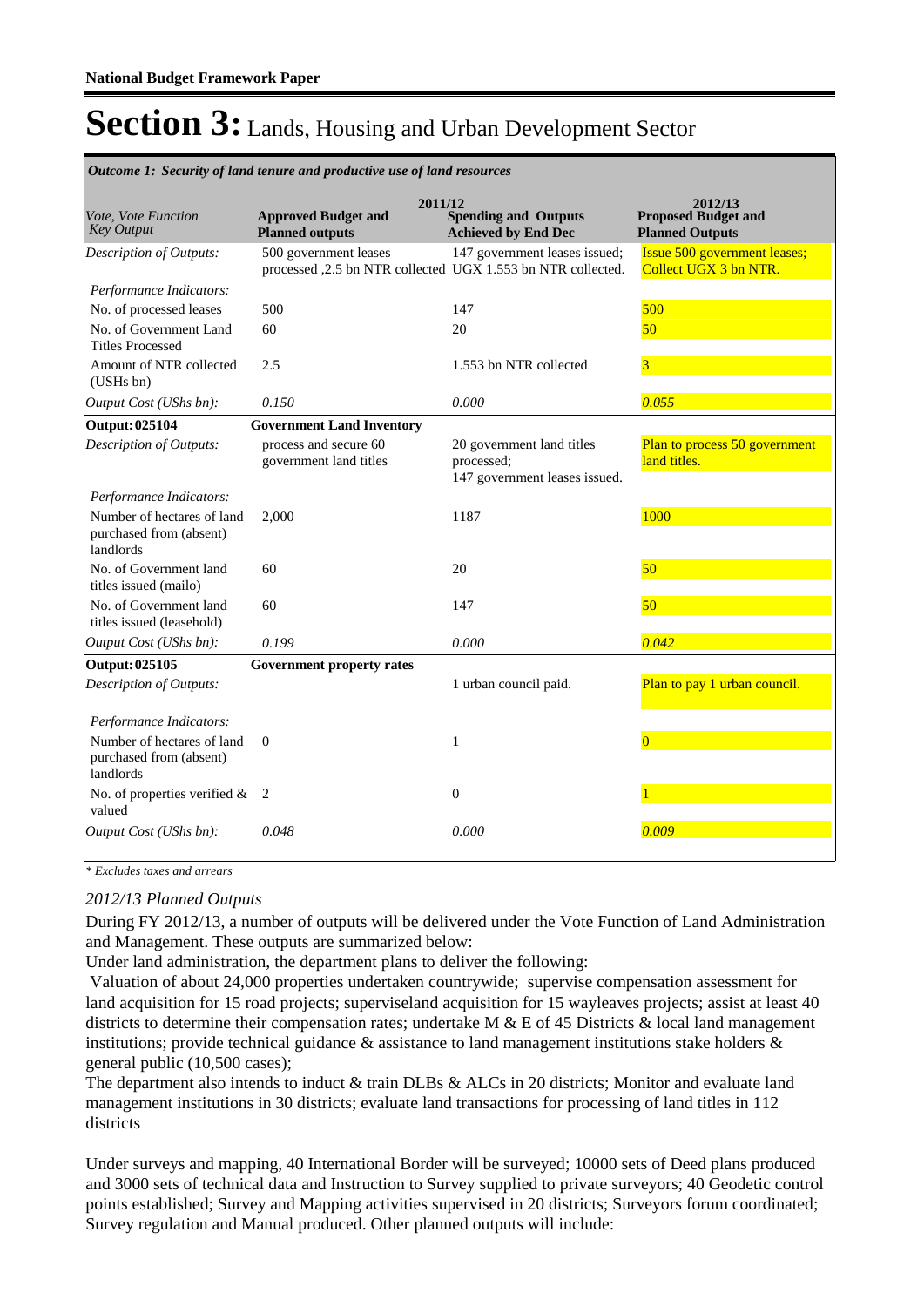- EALSC examination coordinated
- 50 Topographic and orthophoto maps produced
- Tourist maps produced
- 12 Topographic maps reprinted
- National Atlas produced
- Microfilm positives produced for land dispute resolution

Under digital mapping; district thematic maps will be produced; district topographic information updated and centralised topographic database created. Staff will be trained in the use of centralized database and officials in 6 districts sensitized in the use of thematic maps in planning.

Under land registration, it is envisaged that 800 Certificate of lease title will be issued; 6000 Certificate of freehold issued; 4000 Certificate of Mailto title issued; 32,000 mailo land transactions registered; 13,000 leasehold land transactions registered; 80 leasehold and freehold court cases to be handled; 160 mailo court cases to be handled; 1200 lease documents handled; district land offices monitored and evaluated;

Under the Land Sector Coordination Unit, implementation of Land policy, plans and strategies will be coordinated; comprehensive sensitization on land related issues carried out and Land amendment Act disseminated to 60 districts.

Under the LTRP, the NLP & NULP materials will be distributed to 50 districts; sensitization and awareness campaigns on the NLP undertaken and issues Papers for land related laws prepared & presented for approved by the sector working group; 5 land related laws will be reviewed, revised & harmonized; 4 Land Laws regulations and guidelines developed;

A Strategy for rolling out the SD program will be developed; 6000 plots adjudicated, demarcated  $\&$ surveyed; 50 Standard Sheets constructed; 300 members of Adjudication Teams trained; 2 Data Bases for SD created; 10 surveyors & cartographers trained in survey equipment handling; 100 parcels with overlaps resolved; 80 cadastral sheets verified and adopted for LIS;

Under capacity building component, the followings outputs will be delivered:

• Training and Capacity Building Program reviewed;

• 400 Staff trained in land management skilss;

• 20 District Land Boards (DLBs) trained;

• Area Land Committees (ALCs) in 20 districts trained;

• 45 DLOs and DLBs provided with technical support;

• 6 districts supplied with equipment/ specialised LA materials;

- 30 Land Administration Institutions monitored;
- ID staff recruited at national level
- •20 professional staff recruited at district level:
- • 20 staff inducted/oriented;
- • Strategy for alternative land dispute resolution developed;

•400 chairpersons of LC Courts trained in ADR;

•20 Traditional Institutions trained in ADR;

•50 Land Administration Officials trained in ADR;

 $\cdot$ 20 mediators trained in ADR $\cdot$ 

 $\cdot$ 400 LC Courts provided LC Court Act, 2006; Land Act Cap 227; Regulations & Guidelines;

• LC Courts, ALCs Para legals & Traditional Institutions guidelines for land dispute resolution developed;

• Framework for Centre for Land Dispute Mediation developed;

• Syllabus for land related courses on ADR developed;

• 5 LA offices constructed/ renovated

Under Land information management; the following are the plans:

• 90% of implementation of NLIS

• 8 staff recruited for LIS implementation

• 30 staff trained on LIS

•  $100,000$  LA records sorted and handed over for data conversion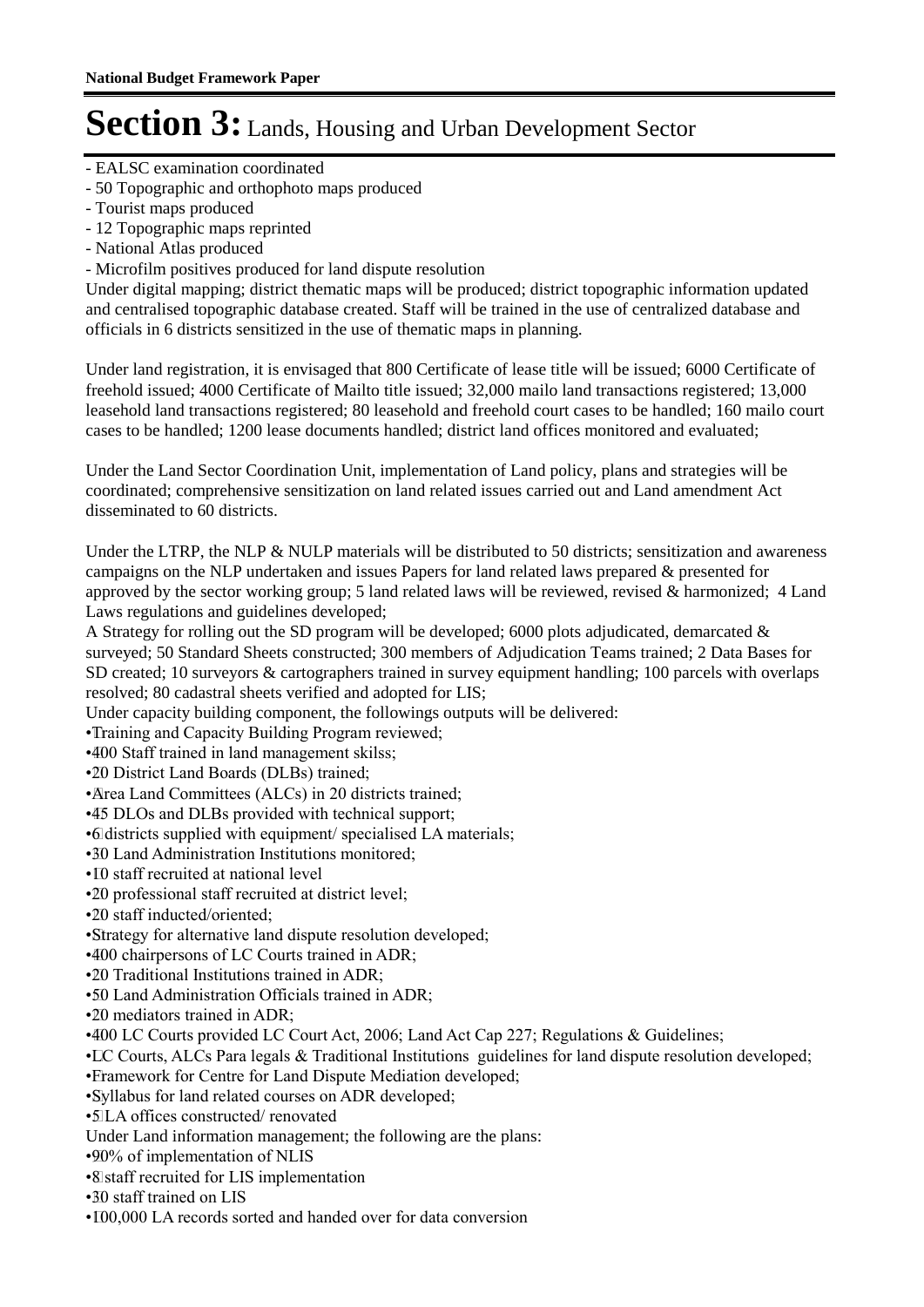- • Quality control and assurance completed for LIS input for imagery and orthophotos;
- • 6 DLOs monitored for LIS implementation;
- • 2,000 existing records rehabilitated;
- • 15 technical equipments installed
- • 3 technical procedures developed
- • National Geodetic Network Design approved;
- • 90% of completion of rehabilitation of macro Geodetic Network
- •20 geodetic points established
- • Coordination mechanism for provision of public information on land rights established
- IEC Strategy for awareness on land issues reviewed;
- • 90 radio spot sensitization messages placed;
- • 3 talk show programs held
- • 4 articles/messages placed in the newspapers;
- $\cdot$ 5,000 posters & 3,000 sensitization booklets printed in 5 languages;

#### *Medium Term Plans*

Review the legal framework related to the sector's mandate;

Finalise the development of the National Land Policy,

Complete the construction of the Regional Land Offices;

Computerise land records;

Implement sectoral laws and policies;

Survey and demarcate all International borders;

Develop a National Atlas;

Implementation of the clients charter;

Capacity Building of staff;

Procurement of Machinery and Equipment;

Process government leases and collection of NTR;

Survey and process government land titles;

Verify and pay property rates for government;

Compensate absentee land lords of registered land with bonafide occupants;

Establish land loan scheme and regularize land ownership of bonafide occupants.

Issuing of government leases and collection of NTR;

Surveying and processing of government land titles;

Verification and -payment of property rates for government, ;

Compensating land lords of registered land with bonafide occupants;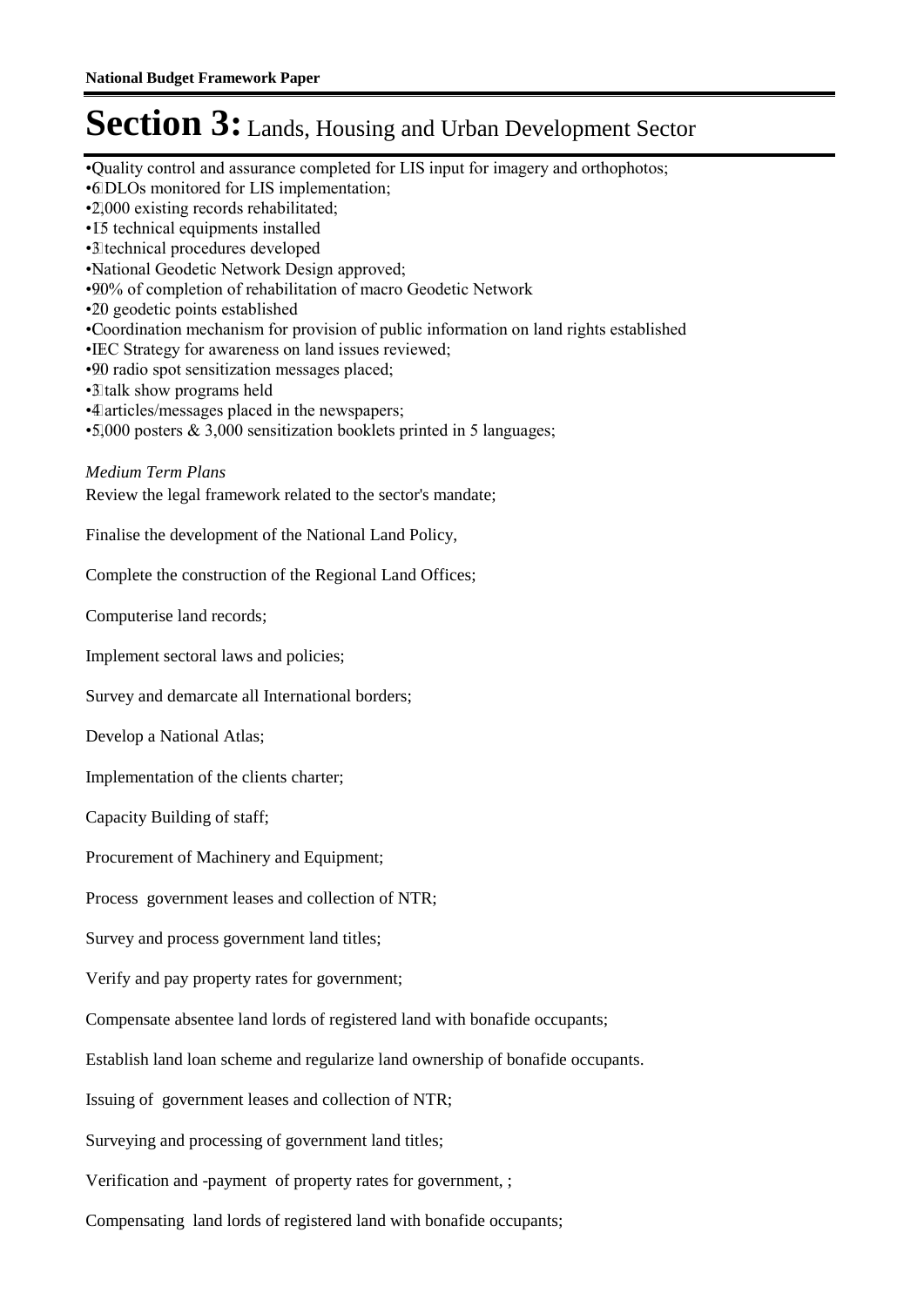Establishing the land loan scheme and regularizing land ownership of bonafide occupants,

#### *Actions to Improve Outcome Performance*

1. The Ministry has and will continue to recruit additional staff to handle the inceasing volume of work;

2. Implemention of the IGG's report on alleged mismanagement in the lands sector;

3. The Ministry together with the Uganda Police have established a Land Fraud Unit to investigate land fraud cases;

4. The sector is computerising land records, so far land records for Kampala, Wakiso and Mpigi have been entered in the database;

5. Construction/renovation of Regional Land offices, after the construction/renovation, land records will be transferred to the respective land offices hence decongesting the land registry at the Ministry headquarters;

6. Piloting systematic demarcation in the Districts of Iganga, Mbale, Ntungamo and Kibaale. After the piloting, the exercise will be rolled out to the entire country;

7. The sector contracted a Consultancy Firm to carry out an Inventory of Government Land, and thereafter all Government land will be titled;

8. The sector carries out field inspections, monitoring and supervision of local governments with regard to the implementation of sector programmes and projects and also provides technical back stopping;

| Sector Outcome 1: Security of land tenure and productive use of land resources                                                                                                      |                                                                                                                              |                                                                                                                                              |                                                                                 |  |  |  |
|-------------------------------------------------------------------------------------------------------------------------------------------------------------------------------------|------------------------------------------------------------------------------------------------------------------------------|----------------------------------------------------------------------------------------------------------------------------------------------|---------------------------------------------------------------------------------|--|--|--|
| 2011/12 Planned Actions:                                                                                                                                                            | 2011/12 Actions by Dec:                                                                                                      | 2012/13 Planned Actions:                                                                                                                     | <b>MT Strategy:</b>                                                             |  |  |  |
|                                                                                                                                                                                     | Vote: 012 Ministry of Lands, Housing & Urban Development                                                                     |                                                                                                                                              |                                                                                 |  |  |  |
|                                                                                                                                                                                     | Vote Function: 0201 Land, Administration and Management (MLHUD)                                                              |                                                                                                                                              |                                                                                 |  |  |  |
| 1. Scanning, sorting and<br>entering of land records in the<br>database.<br>2. Completion of the<br>construction LIS data Centre<br>3. Operationalization of the<br>LIS data centre | Over 69000 records have<br>already been sorted, scanned<br>and entered into the<br>database: The LIS centre is<br>completed; | The LIS data center is<br>complete and therefore its<br>operationalisation is<br>demanding; Complete 90% of<br>the implementation of the LIS | <b>Implement the Land</b><br>information system                                 |  |  |  |
| 1. Sensitization of the public<br>about land laws<br>2. Training of Land<br>Management Institutions on<br>existing Land Laws                                                        | Sensitization of the public<br>about land laws<br>Training of Land Management<br>Institutions on exisiting Land<br>Laws      | <b>Review of existing laws</b>                                                                                                               | Continue reviewing of existing<br>laws; Come up with new laws<br>for the sector |  |  |  |
| Printing the NLP<br>Dissemination of NLP<br>Costing the NLP<br>Translating the NLP                                                                                                  | Consultative meetings<br>Dissemination of draft 4 of the<br><b>National Land Policy</b>                                      | <b>Costing and dissemination of</b><br>the national land policy                                                                              | <b>Implement National Land</b><br>Policy                                        |  |  |  |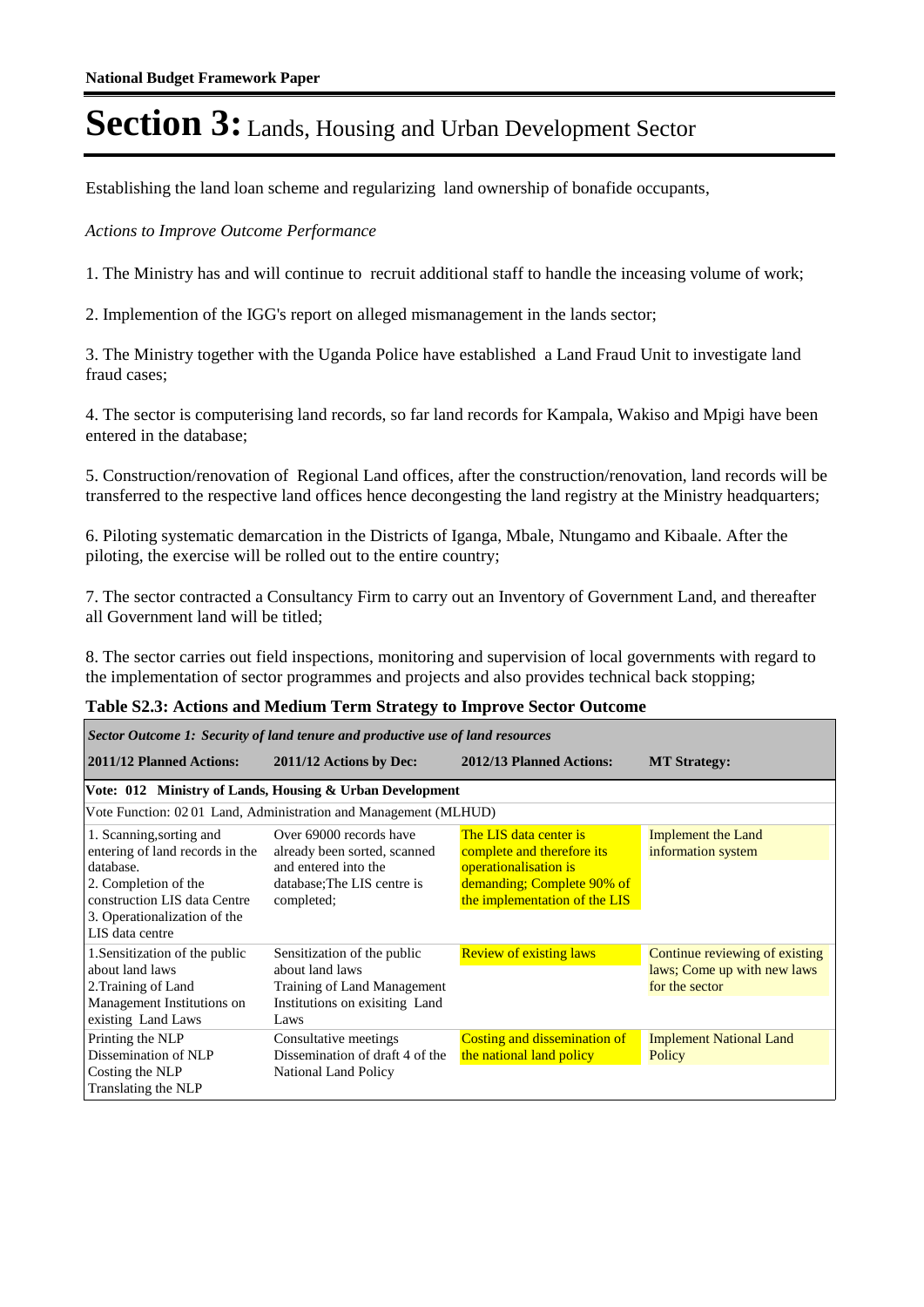### **(ii) Outcome 2: Orderly development of urban and rural areas**

#### *Status of Sector Outcomes*

The table below sets out the status of sector outcomes in terms of key sector outcome indicators.

| <b>Table S2.1: Sector Outcome Indicators</b>                      |                 |                  |                             |  |
|-------------------------------------------------------------------|-----------------|------------------|-----------------------------|--|
| Outcome 2: Orderly development of urban and rural areas           |                 |                  |                             |  |
| <b>Outcome and Outcome Indicator</b>                              | <b>Baseline</b> | $2012/13$ Target | <b>Medium Term Forecast</b> |  |
| Level of Compliance to physical development plans                 |                 |                  | $\left($                    |  |
| % of urban population living in slums and informal<br>settlements | 60% (2008)      | 80               | $50\%$ (2011)               |  |
| % of urban households situated below the poverty<br>line          |                 |                  | $\left($                    |  |
| % of population living in urban areas                             |                 |                  | $\left( \right)$            |  |
| % of population living in rural areas                             |                 |                  | $\left( \right)$            |  |
| % of occurance of land disputes                                   | 16 (2010)       | 12               | 10(2011)                    |  |

### *Performance for the first half of the 2011/12 financial year*

During the first half of the FY 2011/12, the major achievements registered under the Vote Function of Physical Planning and Urban Development include the following:

-Physical Planning guidelines and standards for Greater Kampala Metropolitan Area and Mid-West were finalized and disseminated

Initial activities for formulation of the National Urban Policy undertaken; so far generation and internal and minimum external consultation on policy issues and research and analysis of various policy options have already commenced. Procurement of consultancy services to spearhead the process was initiated.

Physical planning regulations and guidelines distributed to all urban councils in mid western region; 10 Municipalities and 50 town councils inspected; 2 staff trained in data base management & GIS skills. National landuse Policy was disseminated to the districts of Mbale, Palisa, Budaka, Sironko, Butaleja, Tororo, Busia, Bukedea, Bududa, Budaka, Kibuku and Physical Planning Act disseminated to KCCA and Wakiso, Mpigi and Mukono districts.

A draft urban sector monitoring report was also prepared and operation manuals to guide the operation of the community upgrading fund were circulated to 5 Municipalities.

### **Table S2.2: Key 2012/13 Outputs Contributing to the Sector Outcome\***

| Outcome 2: Orderly development of urban and rural areas |                                                            |                                                                      |                                                                 |  |
|---------------------------------------------------------|------------------------------------------------------------|----------------------------------------------------------------------|-----------------------------------------------------------------|--|
| Vote, Vote Function<br><b>Key Output</b>                | <b>Approved Budget and</b><br><b>Planned outputs</b>       | 2011/12<br><b>Spending and Outputs</b><br><b>Achieved by End Dec</b> | 2012/13<br><b>Proposed Budget and</b><br><b>Planned Outputs</b> |  |
|                                                         | Vote: 012 Ministry of Lands, Housing & Urban Development   |                                                                      |                                                                 |  |
|                                                         | Vote Function:0202 Physical Planning and Urban Development |                                                                      |                                                                 |  |
| <b>Output: 020201</b>                                   |                                                            | Physical Planning Policies, Strategies, Guidelines and Standards     |                                                                 |  |
|                                                         |                                                            |                                                                      |                                                                 |  |
|                                                         |                                                            |                                                                      |                                                                 |  |
|                                                         |                                                            |                                                                      |                                                                 |  |
|                                                         |                                                            |                                                                      |                                                                 |  |
|                                                         |                                                            |                                                                      |                                                                 |  |
|                                                         |                                                            |                                                                      |                                                                 |  |
|                                                         |                                                            |                                                                      |                                                                 |  |
|                                                         |                                                            |                                                                      |                                                                 |  |
|                                                         |                                                            |                                                                      |                                                                 |  |
|                                                         |                                                            |                                                                      |                                                                 |  |
|                                                         |                                                            |                                                                      |                                                                 |  |
|                                                         |                                                            |                                                                      |                                                                 |  |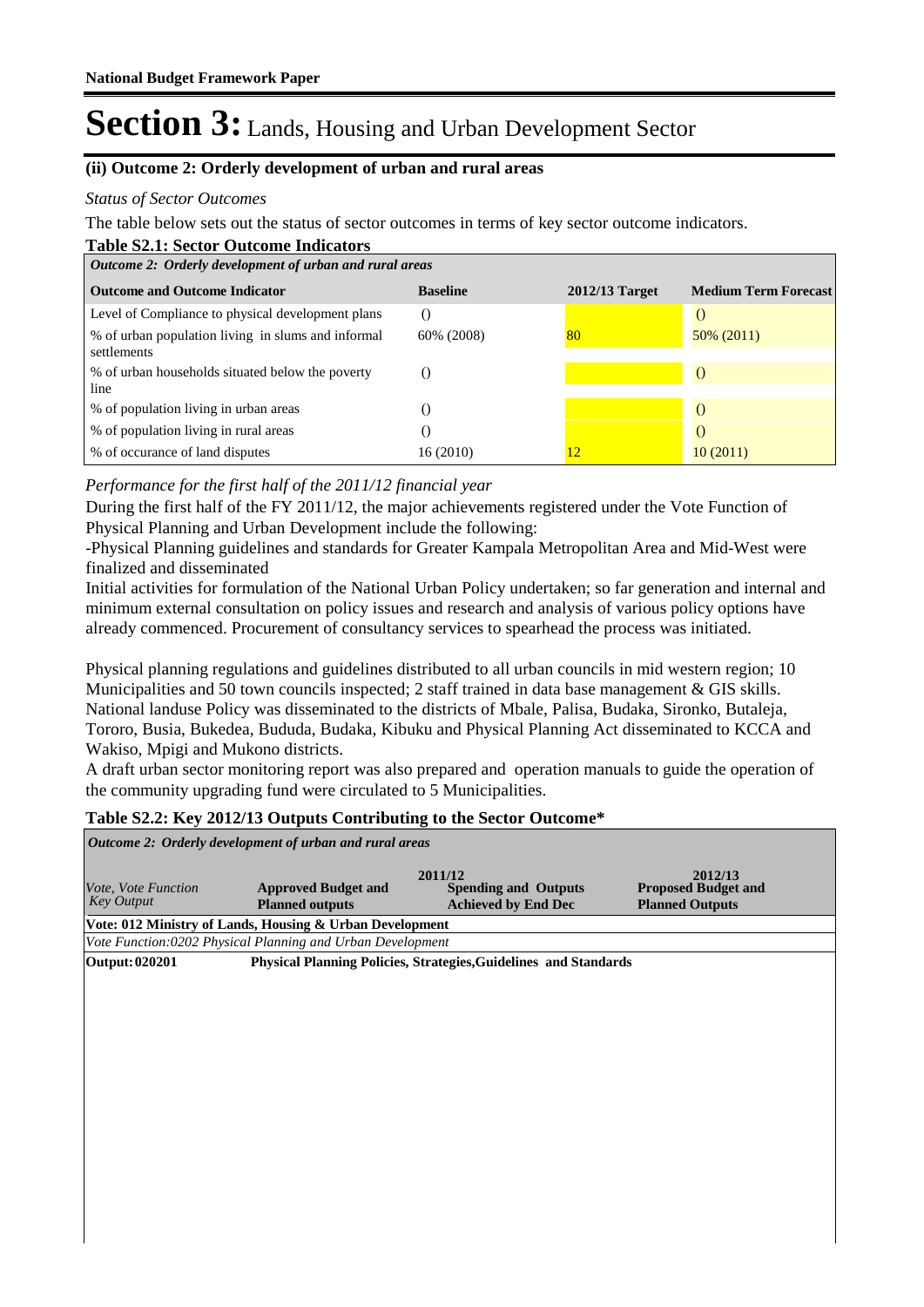|                                                                                                             | Outcome 2: Orderly development of urban and rural areas                                                                                                                                            |                                                                                                                                                                                                                                                                     |                                                                                                                                                                                                          |
|-------------------------------------------------------------------------------------------------------------|----------------------------------------------------------------------------------------------------------------------------------------------------------------------------------------------------|---------------------------------------------------------------------------------------------------------------------------------------------------------------------------------------------------------------------------------------------------------------------|----------------------------------------------------------------------------------------------------------------------------------------------------------------------------------------------------------|
| Vote, Vote Function<br><b>Key Output</b>                                                                    | 2011/12<br><b>Approved Budget and</b><br><b>Planned outputs</b>                                                                                                                                    | <b>Spending and Outputs</b><br><b>Achieved by End Dec</b>                                                                                                                                                                                                           | 2012/13<br><b>Proposed Budget and</b><br><b>Planned Outputs</b>                                                                                                                                          |
| Description of Outputs:                                                                                     | Monitor usage of Monitoring<br>tools in KCC, 13 Municipalities<br>and 50 Town Councils                                                                                                             | National landuse Policy<br>desseminated to the districts of<br>Mbale, Palisa, Budaka, Sironko,<br>Butaleja, Tororo, Busia,<br>Bukedea, Bududa, Budaka,<br>Kibuku.Physical Planning Act<br>desseminated to the Districts of<br>Kampala, Wakiso, Mpigi and<br>Mukono. | - National Land Use Policy and<br>the Physical Planning Act 2010<br>desseminated to 18 districts of<br>Eastern Uganda<br><b>18 Physical Planning</b><br><b>Committees trained</b>                        |
| Performance Indicators:                                                                                     |                                                                                                                                                                                                    |                                                                                                                                                                                                                                                                     |                                                                                                                                                                                                          |
| Progress on implementation<br>of the National Land Use<br>Policy                                            | 40                                                                                                                                                                                                 | 18                                                                                                                                                                                                                                                                  | 50                                                                                                                                                                                                       |
| Number of urban councils<br>implementing the physical<br>planning standards                                 | 40                                                                                                                                                                                                 | 40                                                                                                                                                                                                                                                                  | 250                                                                                                                                                                                                      |
| Number of districts to which 40<br>physical planning guidelines<br>and standards have been<br>disseminated. |                                                                                                                                                                                                    | $\mathbf{0}$                                                                                                                                                                                                                                                        | 40                                                                                                                                                                                                       |
| Output Cost (UShs bn):                                                                                      | 1.510                                                                                                                                                                                              | 0.000                                                                                                                                                                                                                                                               | 0.773                                                                                                                                                                                                    |
| <b>Output: 020205</b>                                                                                       | <b>Support Supervision and Capacity Building</b>                                                                                                                                                   |                                                                                                                                                                                                                                                                     |                                                                                                                                                                                                          |
| Description of Outputs:                                                                                     | Four regional level capacity<br>building workshops held; 5<br>Municipal Staff incorporated in<br>Departmental Group Training<br>activities; 2 staff group training<br>undertaken; 3 staff trained. | One regional capacity building<br>held.<br>1 group training held in Mbale                                                                                                                                                                                           | <b>Urban Development Forums in</b><br>14 Municipalities Established;<br>Moroto, Lira, Gulu, Soroti,<br>Busia, Tororo, Iganga,<br>Ntungamo, Rukungiri, Fort<br>portal, Hoima, Entebe, Mukono<br>& Masaka; |
| Performance Indicators:                                                                                     |                                                                                                                                                                                                    |                                                                                                                                                                                                                                                                     |                                                                                                                                                                                                          |
| No. of monitoring &<br>coordination reports from<br><b>Local Governments</b>                                | 4                                                                                                                                                                                                  | 2                                                                                                                                                                                                                                                                   | 4                                                                                                                                                                                                        |
| Output Cost (UShs bn):                                                                                      | 1.227                                                                                                                                                                                              | 0.000                                                                                                                                                                                                                                                               | 0.955                                                                                                                                                                                                    |
| <b>Output: 020206</b>                                                                                       | Urban Dev't Policies, Strategies, Guidelines and Standards                                                                                                                                         |                                                                                                                                                                                                                                                                     |                                                                                                                                                                                                          |
| Description of Outputs:                                                                                     | National Land Use Policy&The<br>Physical Planning Act<br>disseminated to 80 districts; The<br>Physical Planning Act<br>disseminated to 80 districts.                                               | ; The Physical Planning Act<br>disseminated to 10 districts in<br>Greater Kampla Metropolitan<br>area amd mid west region;                                                                                                                                          | <b>Urban Solid waste management</b><br><b>Strategy disseminated to 22</b><br>municipalities                                                                                                              |
| Performance Indicators:                                                                                     |                                                                                                                                                                                                    |                                                                                                                                                                                                                                                                     |                                                                                                                                                                                                          |
| <b>Status of National Urban</b><br>Policy                                                                   | 100                                                                                                                                                                                                | 20                                                                                                                                                                                                                                                                  |                                                                                                                                                                                                          |
| Number of urban forums<br>established                                                                       | 5                                                                                                                                                                                                  | 5                                                                                                                                                                                                                                                                   |                                                                                                                                                                                                          |
| Number of urban centres<br>implementing urban<br>campaigns                                                  | 14                                                                                                                                                                                                 | $\boldsymbol{0}$                                                                                                                                                                                                                                                    | $\overline{22}$                                                                                                                                                                                          |
| Number of urban centres<br>compiling urban indicators                                                       | 14                                                                                                                                                                                                 | $\mathbf{0}$                                                                                                                                                                                                                                                        | 14                                                                                                                                                                                                       |
| Output Cost (UShs bn):                                                                                      | 1.528                                                                                                                                                                                              | $0.000\,$                                                                                                                                                                                                                                                           | 0.334                                                                                                                                                                                                    |

*\* Excludes taxes and arrears*

*2012/13 Planned Outputs*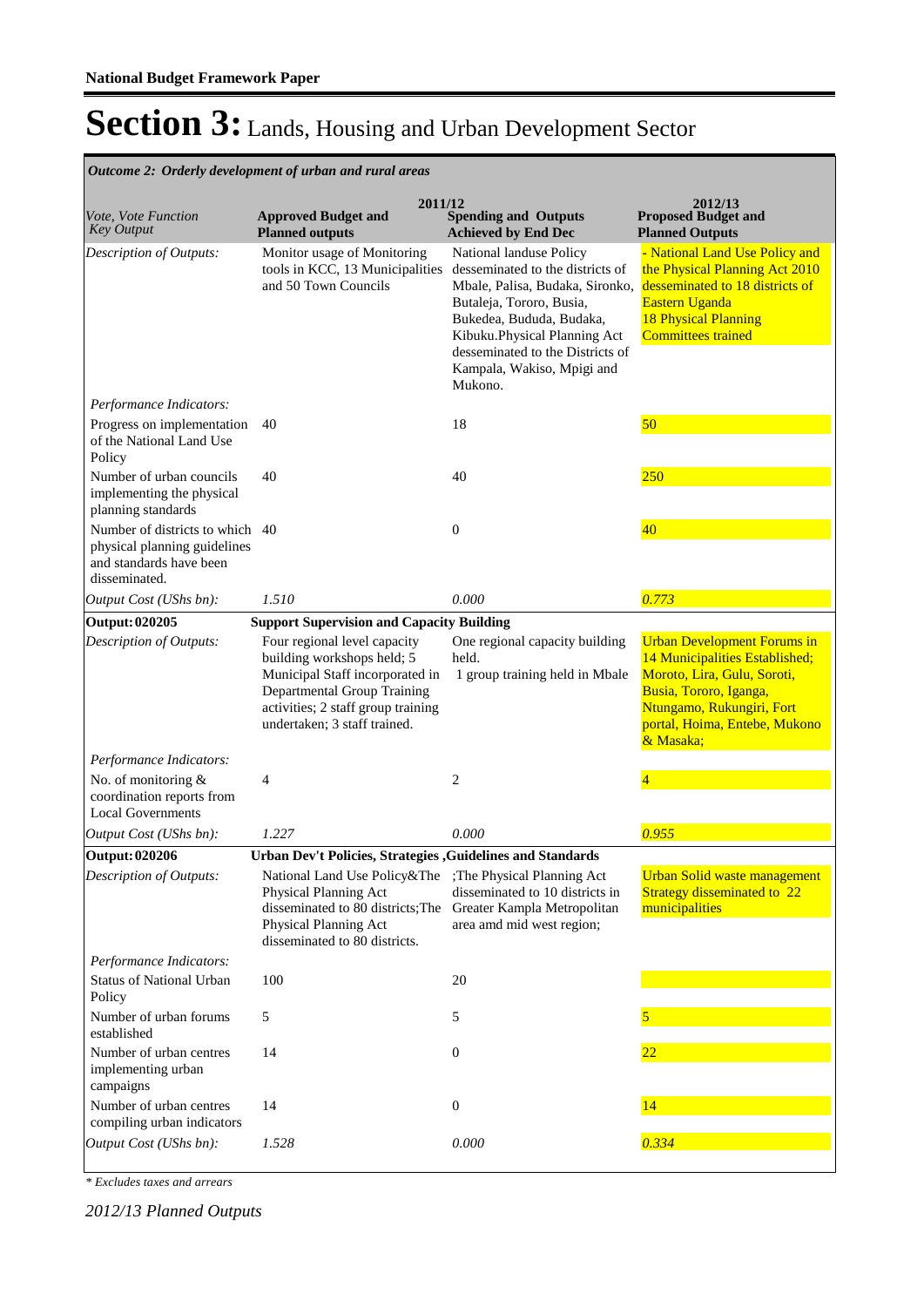Under physical planning, the National Land Use Policy and the Physical Planning Act 2010 will be disseminated to 18 districts of Eastern Uganda and monitoring, supervision & planning needs assessment done for 20 Districts. 18 Physical Planning Committees trained

Under Land use regulation and compliance, monitoring tools will be disseminated to 7 Municipalities  $\&$  30 Town Councils; Physical Planning Guidelines & Standards distributed to 37 Urban Councils; the National State of Physical Planning produced; Land use compliance registers will be operationalised in 14 Municipalities & 56 Town Councils;

For urban development, capacity building plans will be developed; Urban Sector Monitoring reports prepared; technical support to develop Strategic Urban infrastructure investment plans Provided; EIC strategy for urban campaign launched & implemented; Solid waste management (SWM) guidelines distributed & disseminated and urban indicators database updated.

Under transforming settlements of urban poor, the following are the planned outputs:

• Quarterly NUDFs and MDF meetings held and reports prepared;

• Community Upgrading Fund operationalised;

• Capacity of MDFs and Project officers improved;

• Improved capacity for Universities to undertake applied research in urban development issues;

• Quarterly monitoring reports for the performance of MDFs prepared;

• Draft NUP and Strategic Urban Devt plan developed;

• Participatory action research on security of tenure commissioned in the 5 Municipalities;

• Urban Research and capacity needs assessments commissioned;

• Urban Campaign/EIC strategy prepared and distributed to stakeholders;

• Urban indicators data base created;

#### *Medium Term Plans*

Physical Planning for the Northern region and the Albertain Graben region;

Development of the Urban Planning and Development Management framework for the Greater Kampala Metropolitan Area;

Implementation of various programmes aimed at improving the urban development sector;

*Actions to Improve Outcome Performance*

The sector carries out field inspections, monitoring and supervision of local governments with regard to the implementation of sector programmes and projects and also provides technical back stopping;

The sector prepared structure plans for 40 towns;

The Ministry carried out an Urban Profiling exercise to establish the state of urban sector in the Uganda;

The sector has embarked on the process of developing urban planning and development management framework for the -Greater Kampala Metropolitan Area, to guide the development in the GKMA;

The Ministry is formulating sectoral laws and policies to guide the operations of the sector;

Develop a Clients Charter, which is aiming at improving service delivery;

### **Table S2.3: Actions and Medium Term Strategy to Improve Sector Outcome**

**2011/12 Planned Actions: 2011/12 Actions by Dec: 2012/13 Planned Actions: MT Strategy:** *Sector Outcome 2: Orderly development of urban and rural areas*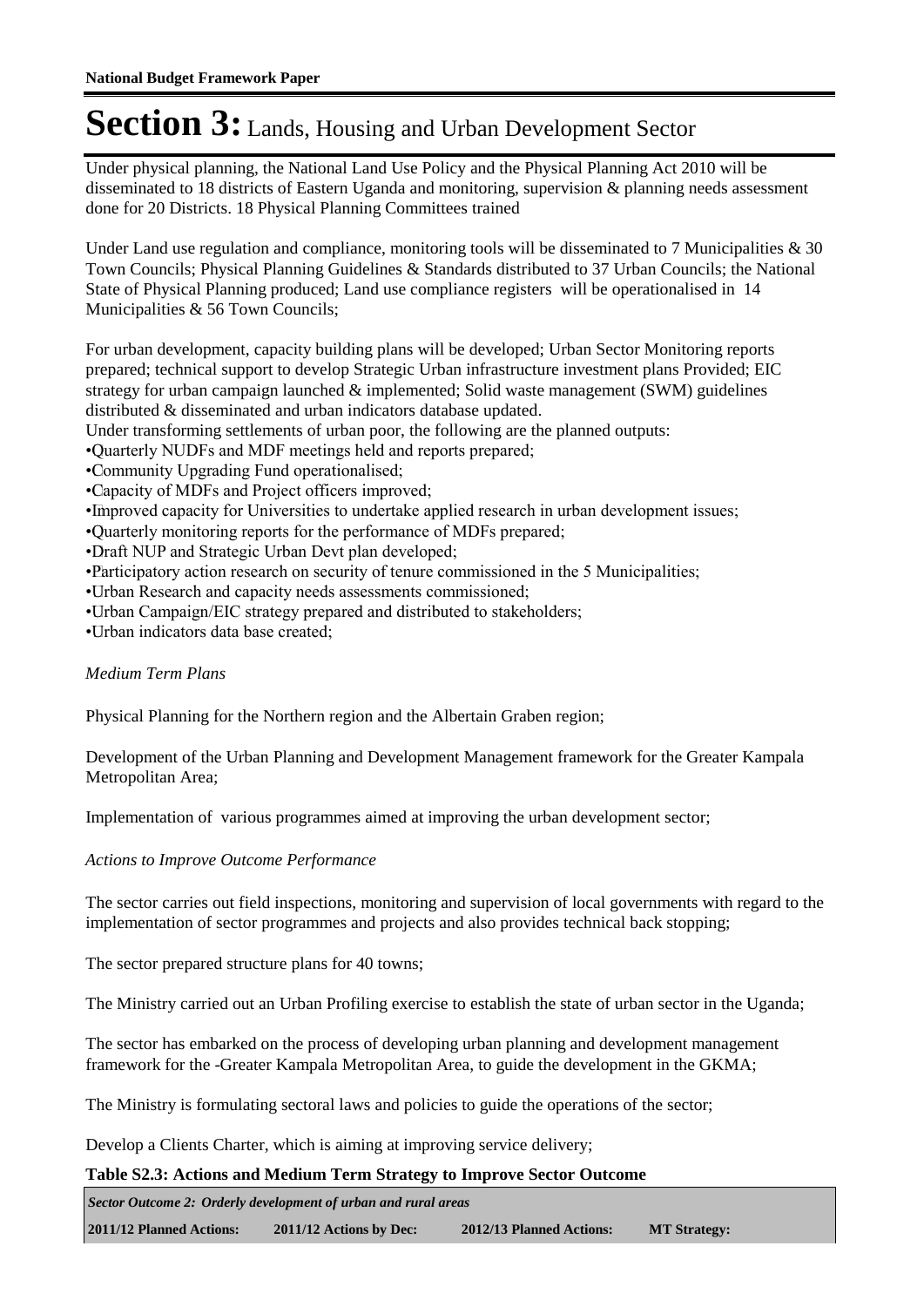| Vote: 012 Ministry of Lands, Housing & Urban Development                                                                                                                                    |                                                                                                                                                                                                         |                                                                                                                                                                                                                                                       |                                                                                                                                                            |
|---------------------------------------------------------------------------------------------------------------------------------------------------------------------------------------------|---------------------------------------------------------------------------------------------------------------------------------------------------------------------------------------------------------|-------------------------------------------------------------------------------------------------------------------------------------------------------------------------------------------------------------------------------------------------------|------------------------------------------------------------------------------------------------------------------------------------------------------------|
|                                                                                                                                                                                             | Vote Function: 02 02 Physical Planning and Urban Development                                                                                                                                            |                                                                                                                                                                                                                                                       |                                                                                                                                                            |
| 1. Sensitise Stakeholders on<br>the Physical Planning<br>regulations and standards<br>2. Disseminate the standards<br>and regulations to all urban<br>areas<br>3. Implementation of the PPA | Education, Information and<br>communication strategy<br>formulated<br>4 Physical Directorate<br>meetings held to discuss draft<br>guidelines<br>Stakeholder workshop held.                              | <b>Implement Physical Planning</b><br>Act; National Urban Policy &<br><b>Strategic Urban Investment</b><br>Plan developed and<br>implemented                                                                                                          | <b>Implement Physical Planning</b><br>Act                                                                                                                  |
| 1. Consult the Stake holders:<br>2. Prepare a draft National<br>Urban Policy & Strategic<br>Urban Development Plan;<br>3. Submit the draft National<br>Policy to Cabinet.                   | 1. Situation analysis study for<br>the urban sector<br>2. Production of the urban<br>sector profile for selected<br>regional areas.<br>3. Preparation of draft<br>National Urban Policy issues<br>paper | <b>Policy initiation; Preparation</b><br>of 1st $& 2nd$ draft policy<br>paper; Preparation of final<br>draft policy paper/ cabinet<br>memorandum<br>& Submission of final policy<br>cabinet paper to cabinet<br>secretariat for tabling to<br>cabinet | <b>Lobby Government to make</b><br><b>Urban Development sector as</b><br>a priority of government;<br><b>Promote Public Private</b><br>Partnerships        |
| Resource mobilization for<br>implementation of the<br>National Land Use Policy;<br>Embark on the Process of<br>Developing the Plan                                                          | Resource mobilization for<br>implementation of<br>development<br>plans, Development of<br>National Land Use Plan                                                                                        | <b>Resource mobilization for</b><br>implementation of the<br><b>National Land Use Policy;</b><br><b>Embark on the Process of</b><br><b>Developing the Plan</b>                                                                                        | Draft the National Land Use<br>Plan<br><b>Implement the National Land</b><br><b>Use Policy</b><br><b>Implement the new Physical</b><br><b>Planning Law</b> |
| Vote Function: 0203 Housing                                                                                                                                                                 |                                                                                                                                                                                                         |                                                                                                                                                                                                                                                       |                                                                                                                                                            |
| 1. Implementation of Slum<br>Upgrading action Plan.<br>2. Carry out public awareness<br>programmes.                                                                                         | Construction of two<br>demonstration houses.<br>2 public awareness programs<br>conducted.                                                                                                               | -Environmental project Impact<br>assessment carried out<br>-125 houses constructed<br>-Kasoli community trained in<br>income generation                                                                                                               | <b>Implement the National</b><br><b>Action Plan on Secure Tenure</b>                                                                                       |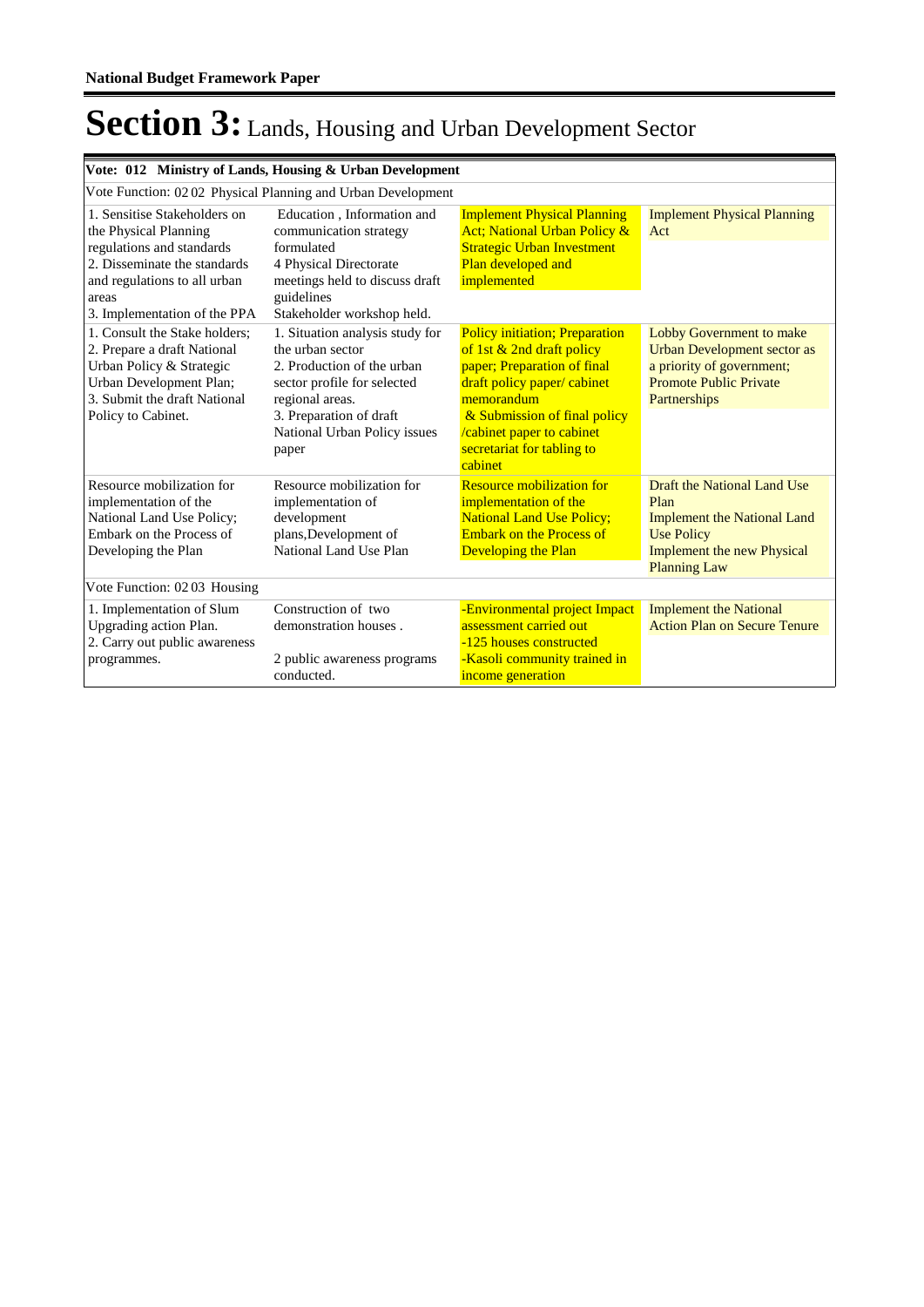### **(iii) Outcome 3: Adequate housing for socio-economic development**

#### *Status of Sector Outcomes*

The table below sets out the status of sector outcomes in terms of key sector outcome indicators.

| <b>Table S2.1: Sector Outcome Indicators</b>               |                 |                  |                             |  |
|------------------------------------------------------------|-----------------|------------------|-----------------------------|--|
| Outcome 3: Adequate housing for socio-economic development |                 |                  |                             |  |
| <b>Outcome and Outcome Indicator</b>                       | <b>Baseline</b> | $2012/13$ Target | <b>Medium Term Forecast</b> |  |
| % of population with access to land                        |                 |                  |                             |  |
| % of population living in permanent housing                | 18% (2002)      | 22               | 26(2011)                    |  |

*Performance for the first half of the 2011/12 financial year*

During the first half of the FY 2011/12, the major achievements registered under the Vote Function of housing include the following:

Proto type plans developed for Bunyoro and Toro sub regions and data for prototype plans for West Nile and Acholi sub region was collected; the draft Housing Policy together with the costed investment plan was finalized and ready for submission to the Ministry Top Policy Management Team.

The Draft Landlord -Tenant Bill was submitted to Cabinet Secretariat for approval. Besides, 250 households were mobilized to participate in the Kasooli housing project in Tororo and Physical layout finalized

| Vote, Vote Function<br><b>Key Output</b>                   | 2011/12<br><b>Approved Budget and</b><br><b>Planned outputs</b>                                                                                                                                      | <b>Spending and Outputs</b><br><b>Achieved by End Dec</b>                                                                                                                                                                     | 2012/13<br><b>Proposed Budget and</b><br><b>Planned Outputs</b>                                                                                      |
|------------------------------------------------------------|------------------------------------------------------------------------------------------------------------------------------------------------------------------------------------------------------|-------------------------------------------------------------------------------------------------------------------------------------------------------------------------------------------------------------------------------|------------------------------------------------------------------------------------------------------------------------------------------------------|
|                                                            | Vote: 012 Ministry of Lands, Housing & Urban Development                                                                                                                                             |                                                                                                                                                                                                                               |                                                                                                                                                      |
| Vote Function:0203 Housing                                 |                                                                                                                                                                                                      |                                                                                                                                                                                                                               |                                                                                                                                                      |
| <b>Output: 020301</b>                                      | <b>Housing Policy, Strategies and Reports</b>                                                                                                                                                        |                                                                                                                                                                                                                               |                                                                                                                                                      |
| <b>Description of Outputs:</b>                             | Development of the National<br>Housing Policy finalise; Devt<br>of a 10 year Strategic<br>Investment Plan finalised; Devt<br>of the Housing Bill;<br>Drafting of the Housing<br>Landlord-Tenant Bill | Draft Housing Policy together<br>with the costed investment plan<br>ready for submission to the<br>MinistryTop Policy<br>Management Team; Draft<br>Landlord -Tenant Bill submitted<br>to Cabinet Secretariate for<br>approval | <b>Dissemination and</b><br>implementation of the National<br><b>Housing Policy; Development</b><br>of the 10 year housing policy<br>investment plan |
| Performance Indicators:                                    |                                                                                                                                                                                                      |                                                                                                                                                                                                                               |                                                                                                                                                      |
| Status on formulation of<br><b>National Housing Policy</b> | 5. Submission of final draft<br>policy paper / cabinet<br>memorandum                                                                                                                                 |                                                                                                                                                                                                                               | 7. Policy Implementation                                                                                                                             |
| Output Cost (UShs bn):                                     | 0.223                                                                                                                                                                                                | 0.000                                                                                                                                                                                                                         | 0.577                                                                                                                                                |
| <b>Output: 020304</b>                                      | <b>Estates Management Policy, Strategies &amp; Reports</b>                                                                                                                                           |                                                                                                                                                                                                                               |                                                                                                                                                      |

#### **Table S2.2: Key 2012/13 Outputs Contributing to the Sector Outcome\***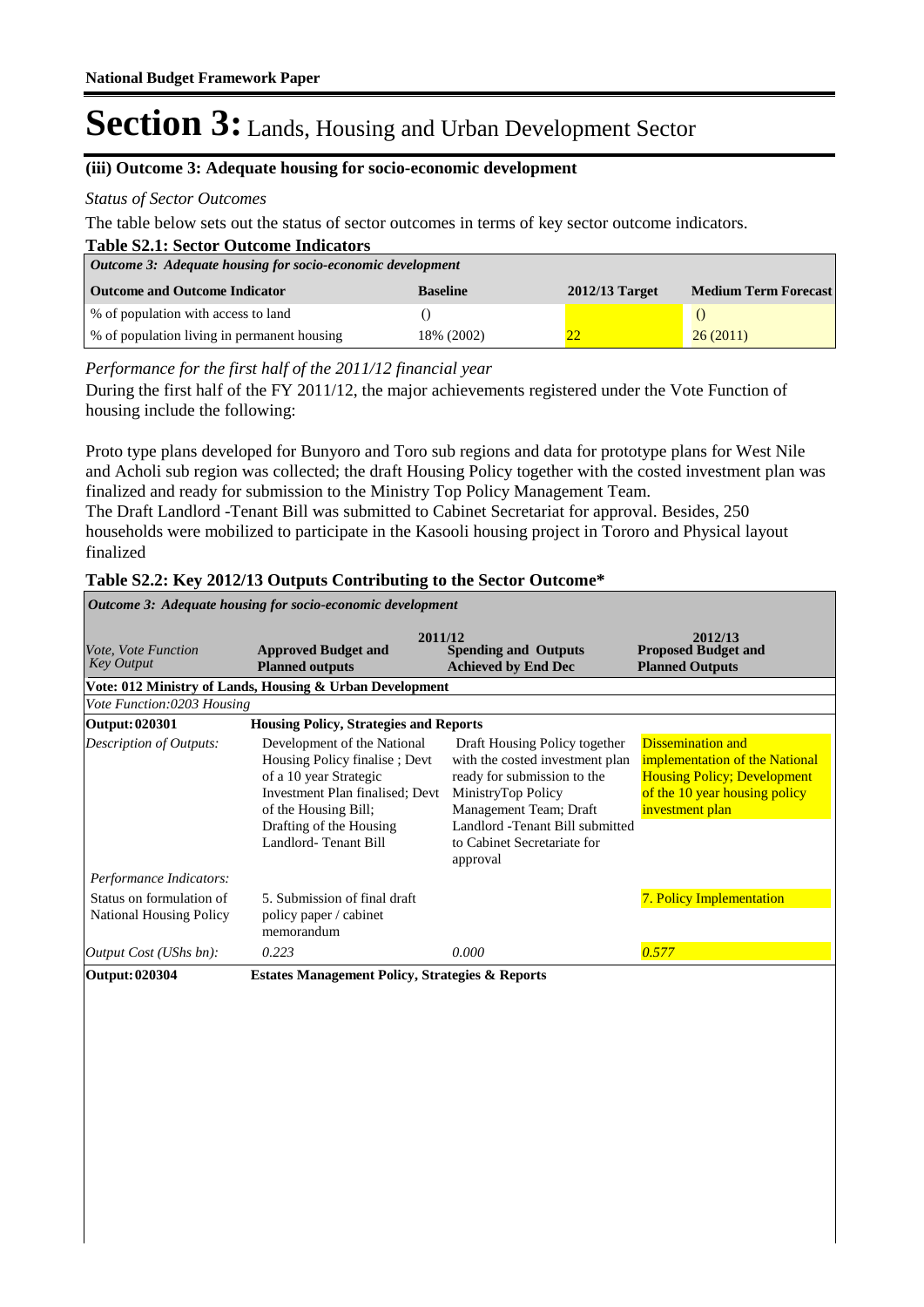| Outcome 3: Adequate housing for socio-economic development                                                                                 |                                                                                                                                                                                                                                                               |                                                                                                                                                                                                                                     |                                                                                                                                                                                                                                                                                     |  |  |  |  |  |  |
|--------------------------------------------------------------------------------------------------------------------------------------------|---------------------------------------------------------------------------------------------------------------------------------------------------------------------------------------------------------------------------------------------------------------|-------------------------------------------------------------------------------------------------------------------------------------------------------------------------------------------------------------------------------------|-------------------------------------------------------------------------------------------------------------------------------------------------------------------------------------------------------------------------------------------------------------------------------------|--|--|--|--|--|--|
| Vote, Vote Function<br><b>Key Output</b>                                                                                                   | 2011/12<br><b>Approved Budget and</b><br><b>Planned outputs</b>                                                                                                                                                                                               | <b>Spending and Outputs</b><br><b>Achieved by End Dec</b>                                                                                                                                                                           | 2012/13<br><b>Proposed Budget and</b><br><b>Planned Outputs</b>                                                                                                                                                                                                                     |  |  |  |  |  |  |
| Description of Outputs:                                                                                                                    | - Estates Management (EM)<br>Policy developed;<br>submitted.                                                                                                                                                                                                  | EM Policy working group<br>established; Procurement of<br>-Condominium plans vetted and consultant in progress; Terms of<br>reference of estates policy<br>done; Situation analysis report<br>produced;Condominium plans<br>vetted: | <b>Consultation with the Cabinet</b><br>Secretariat and engaging<br><b>MFPED</b> on the certificate of<br>financial implication including<br>obtaining a certificate of<br>clearance from the Ministry of<br><b>Justice and</b><br><b>Constitutional Affairs where</b><br>necessary |  |  |  |  |  |  |
| Performance Indicators:                                                                                                                    |                                                                                                                                                                                                                                                               |                                                                                                                                                                                                                                     |                                                                                                                                                                                                                                                                                     |  |  |  |  |  |  |
| Status of the estates policy                                                                                                               | 5. Submission of final draft<br>policy paper / cabinet<br>memorandum                                                                                                                                                                                          |                                                                                                                                                                                                                                     | 5. Submission of final draft<br>policy paper / cabinet<br>memorandum                                                                                                                                                                                                                |  |  |  |  |  |  |
| Status of implementation of<br>Kasoli Housing<br>Development project                                                                       | 125                                                                                                                                                                                                                                                           | 15                                                                                                                                                                                                                                  | 125                                                                                                                                                                                                                                                                                 |  |  |  |  |  |  |
| Status of establishment of<br>management corporations for<br>condominium estates                                                           | 40                                                                                                                                                                                                                                                            | 15                                                                                                                                                                                                                                  | 20                                                                                                                                                                                                                                                                                  |  |  |  |  |  |  |
| Number of monitoring<br>reports on the<br>implementation of national<br>policies, laws, regulations<br>and standards in housing<br>sector. | 3. Preparation of 2nd Draft<br>Policy Paper                                                                                                                                                                                                                   |                                                                                                                                                                                                                                     | 7. Policy Implementation                                                                                                                                                                                                                                                            |  |  |  |  |  |  |
| Output Cost (UShs bn):                                                                                                                     | 0.340                                                                                                                                                                                                                                                         | 0.000                                                                                                                                                                                                                               | 0.285                                                                                                                                                                                                                                                                               |  |  |  |  |  |  |
| <b>Output: 020306</b>                                                                                                                      | <b>Awareness compaigns on Earthquake Disaster Management</b>                                                                                                                                                                                                  |                                                                                                                                                                                                                                     |                                                                                                                                                                                                                                                                                     |  |  |  |  |  |  |
| Description of Outputs:                                                                                                                    | 24 Awareness programs aired<br>on radios; 6 monitoring trips<br>conducted; 1 workshop<br>organized on EDM awareness;<br>Participate in annual<br>construction exhibition<br>;Complete construction of B'gyo<br>model house; Innuagurate B'gyo<br>model house. | Doors frames procured for<br>model house in bundibugyo<br>1no. M&E mission conducted<br>procurement of radio station<br>commenced                                                                                                   | 24 Awareness programs aired<br>on radios; 8 monitoring trips<br>conducted; 1 workshop<br>organized on EDM awareness;<br>Participate in annual<br>construction exhibition<br>;Complete construction of B'gyo<br>model house; Innuagurate B'gyo<br>model house.                       |  |  |  |  |  |  |
| Performance Indicators:                                                                                                                    |                                                                                                                                                                                                                                                               |                                                                                                                                                                                                                                     |                                                                                                                                                                                                                                                                                     |  |  |  |  |  |  |
| Number of public awareness<br>programmes conducted.                                                                                        | 24                                                                                                                                                                                                                                                            | 6                                                                                                                                                                                                                                   | 24                                                                                                                                                                                                                                                                                  |  |  |  |  |  |  |
| Output Cost (UShs bn):                                                                                                                     | 0.155                                                                                                                                                                                                                                                         | 0.000                                                                                                                                                                                                                               | 0.187                                                                                                                                                                                                                                                                               |  |  |  |  |  |  |

*Outcome 3: Adequate housing for socio-economic development*

*\* Excludes taxes and arrears*

#### *2012/13 Planned Outputs*

During FY 2012/13, a number of outputs will be delivered under the Vote Function of Housing. These outputs are summarized below:

By end of the FY, it is planned that a Draft Estates Policy developed; Condominium plans vetted and submitted to relevant authorities; Proto type plans applicable to respective cultural backgrounds developed and disseminated; Building Materials Data Bank for Uganda developed and disseminated;

Public awareness on environmentally & healthy living created; procedures for approval of building plans distributed & disseminated to local governments.

In addition, the Housing Policy printed and distributed; the Housing Bill will be drafted; the Landlord Tenants Bill printed and distributed; housing loans recovered; cadastral surveys of 345 pool plots executed;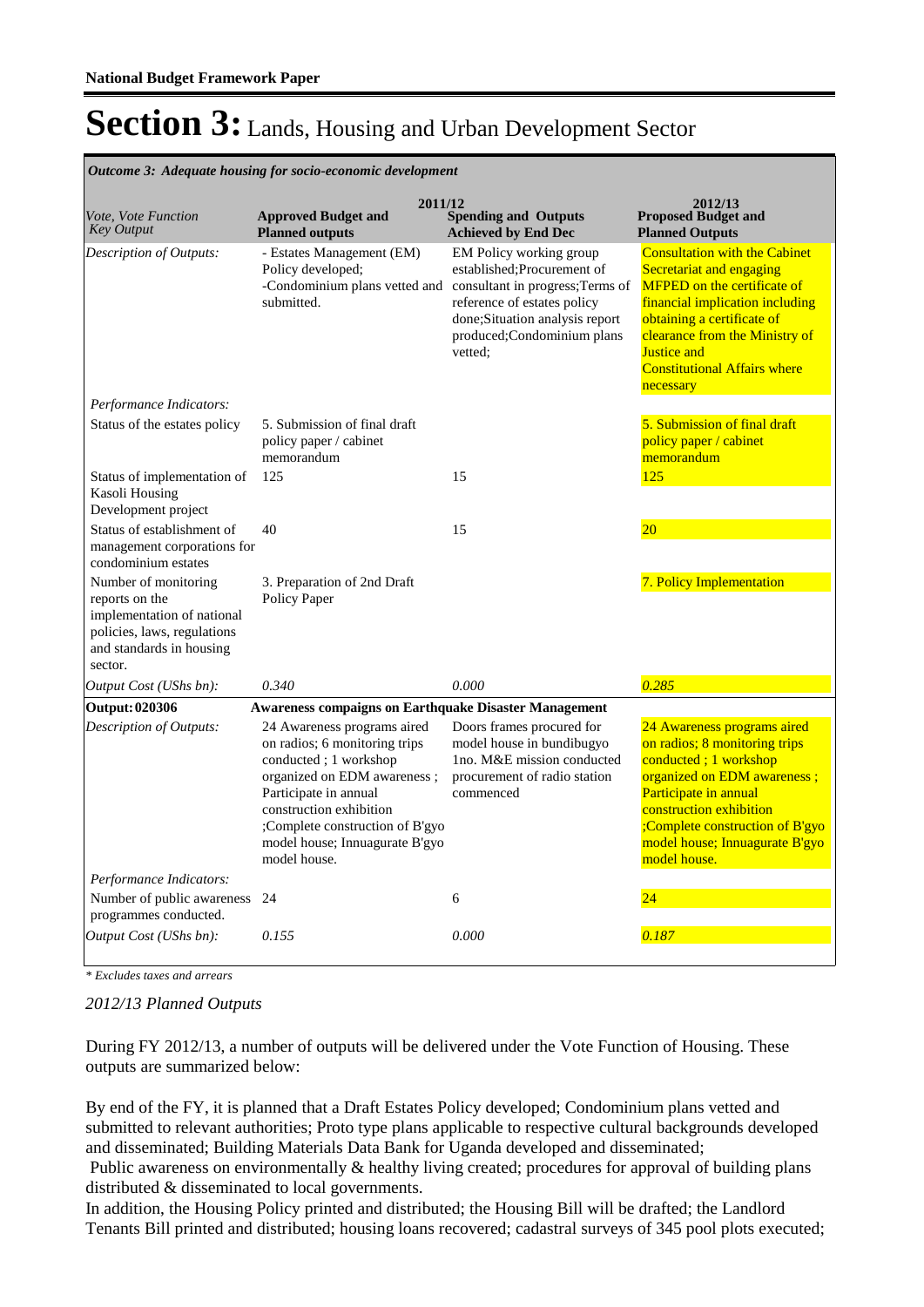545 govt pool properties valued for sale.

Housing sub sector awareness programs will be developed & implemented; housing sector indicators and statistics compiled & updated and access to long term affordable housing finance increased. Under earthquake disaster awareness, construction Guidelines for flood resistant structures will be developed; 80 technical persons trained in EDM techniques in Kasese district and disaster Volunteer Team formed; public awareness programs on earthquake aired on radios in Rwenzori region; construction of a model earthquake resistant house in Bundibugyo district finalised.

Under Kasooli housing project, supervision and community mobilization for construction of 125 houses will be rendered; an Environmental project Impact assessment report will be produced; 250 households will be trained in income generation.

*Medium Term Plans*

Implement sectoral laws and policies;

Implementation of the clients charter;

Capacity Building of staff;

Implementation of the Public Servants Housing Loan Scheme;

Construction of model houses with earthquake resistant technology in earthquake prone areas;

Production of proto type plans and construction of demonstration houses;

Development of an inventory of Government Estates;

Establishment of Housing cooperatives and hosuing associations;

Establish houing structures at Local Governments;

#### *Actions to Improve Outcome Performance*

 Construction of 2 additional floors on the Ministry's century building to address the problem of office space;

Develop a Clients Charter, which is aiming at improving service delivery; The Ministry is formulating sectoral laws and policies to guide the operations of the sector;

### **Table S2.3: Actions and Medium Term Strategy to Improve Sector Outcome**

| Sector Outcome 3: Adequate housing for socio-economic development                                                                                      |                                                            |                                                                                                                                                           |                                                             |  |  |  |  |  |  |
|--------------------------------------------------------------------------------------------------------------------------------------------------------|------------------------------------------------------------|-----------------------------------------------------------------------------------------------------------------------------------------------------------|-------------------------------------------------------------|--|--|--|--|--|--|
| 2011/12 Planned Actions:<br>2011/12 Actions by Dec:                                                                                                    |                                                            | 2012/13 Planned Actions:                                                                                                                                  | <b>MT Strategy:</b>                                         |  |  |  |  |  |  |
|                                                                                                                                                        | Vote: 012 Ministry of Lands, Housing & Urban Development   |                                                                                                                                                           |                                                             |  |  |  |  |  |  |
| Vote Function: 0203 Housing                                                                                                                            |                                                            |                                                                                                                                                           |                                                             |  |  |  |  |  |  |
| 1. Prepare Final Draft of<br><b>Housing Policy</b><br>2. Submit final National<br>Housing Policy to Cabinet for<br>approval<br>3. Draft a Housing Bill | <b>Public Sensitization</b><br>Workshops in Central Uganda | <b>Decision by Cabinet: cabinet</b><br>discussions of the policy paper<br>and taking the decision;<br>process of implementing the<br><b>Policy begins</b> | Review of existing laws like<br><b>Housing control Bill</b> |  |  |  |  |  |  |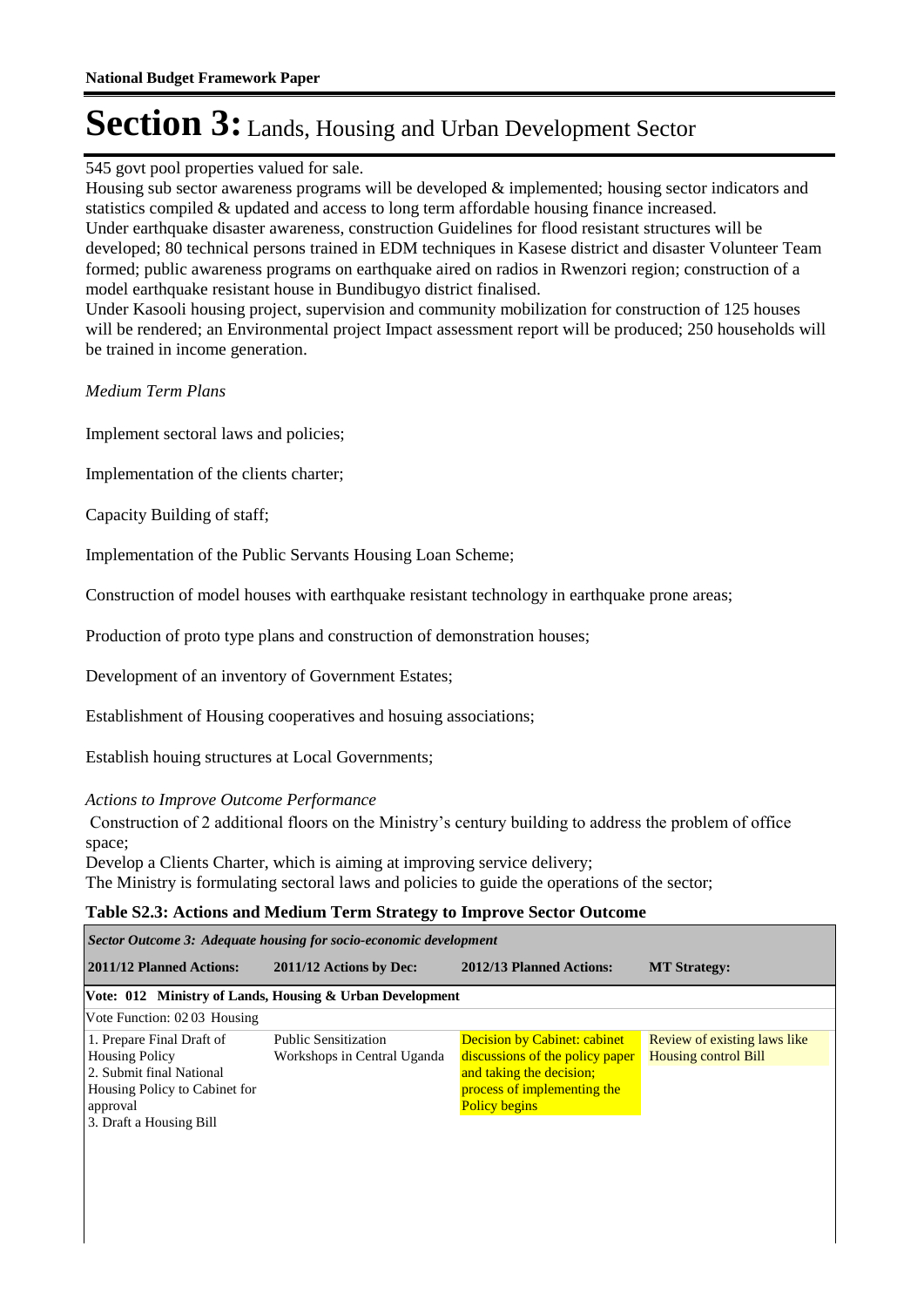| Sector Outcome 3: Adequate housing for socio-economic development                                                                    |                                                                                                                                                                                                                 |                                                                                                                                                                                             |                                                                                          |  |  |  |  |  |  |  |
|--------------------------------------------------------------------------------------------------------------------------------------|-----------------------------------------------------------------------------------------------------------------------------------------------------------------------------------------------------------------|---------------------------------------------------------------------------------------------------------------------------------------------------------------------------------------------|------------------------------------------------------------------------------------------|--|--|--|--|--|--|--|
| 2011/12 Planned Actions:                                                                                                             | 2011/12 Actions by Dec:                                                                                                                                                                                         | 2012/13 Planned Actions:                                                                                                                                                                    | <b>MT Strategy:</b>                                                                      |  |  |  |  |  |  |  |
| 1. Sensitization on Mortgages<br>Financing<br>2. Construction of Low Cost<br><b>Model Houses</b><br>Vote: 156 Uganda Land Commission | Identification of first batch of<br>project beneficiaries,<br>Sensitization workshop held                                                                                                                       | - Proto type plans applicable<br>to respective cultural<br>backgrounds developed and<br>disseminated;<br>- Building Materials Data<br><b>Bank for Uganda developed</b><br>and disseminated; | <b>Promote Public Private</b><br>Partnerships<br>Review of existing laws on<br>mortgages |  |  |  |  |  |  |  |
| Vote Function: 02.51 Government Land Administration                                                                                  |                                                                                                                                                                                                                 |                                                                                                                                                                                             |                                                                                          |  |  |  |  |  |  |  |
| The public sensitised about<br>land fund regulations                                                                                 | Lobbied Parliament and<br>Ministry of Finance for the<br>provision of the fund<br>money,<br>Finalised the draft land fund<br>regulations for legal clearance<br>of Ministry of Justice and<br>Cabinet approval. | <b>Print and publish the land</b><br>fund regulation.                                                                                                                                       | Review plans and continue it's<br>implementation.                                        |  |  |  |  |  |  |  |

#### **(iv) Efficiency of Sector Budget Allocations**

Filling the vacant positions in the approved structure of the sector, capacity building, computerisation of Land records, Formulation and reviews of sectoral policies and laws.

#### **Table S2.4: Allocations to Key Sector and Service Delivery Outputs over the Medium Term**

|                                 | $(i)$ Allocation (Shs Bn) |                                 |      | $(ii)$ % Sector Budget |          |           |                                 |       |
|---------------------------------|---------------------------|---------------------------------|------|------------------------|----------|-----------|---------------------------------|-------|
| <b>Billion Uganda Shillings</b> |                           | 2011/12 2012/13 2013/14 2014/15 |      |                        |          |           | 2011/12 2012/13 2013/14 2014/15 |       |
| Key Sector                      | 11.4                      | 9.8                             | 13.6 | 12.9                   | $35.1\%$ | $-50.0\%$ | $52.9\%$                        | 53.8% |
| Service Delivery                | 6.5                       | 7.1                             | 8.9  | 8.9                    | $19.9\%$ | $31.8\%$  | 34.5%                           | 37.3% |

#### **Table S2.5: Key Unit Costs of Services in the Sector (Shs '000)**

| <b>Unit Cost</b><br><b>Description</b>                                              | Actual<br>2010/11 | <b>Planned</b><br>2011/12 | <b>Proposed</b><br>2012/13 | <b>Costing Assumptions and Reasons for any Changes</b><br>and Variations from Plan                  |
|-------------------------------------------------------------------------------------|-------------------|---------------------------|----------------------------|-----------------------------------------------------------------------------------------------------|
| Vote: 012 Ministry of Lands, Housing & Urban Development                            |                   |                           |                            |                                                                                                     |
| Vote Function: 0201 Land, Administration and Management (MLHUD)                     |                   |                           |                            |                                                                                                     |
| Issuance of land titles<br>& preparation of Lease<br>documents                      | 0                 |                           |                            | 80% of output budget spent on this deliverable                                                      |
| Cost of the land<br>registry to issue a land<br>titles & prepare lease<br>documents |                   |                           |                            | 80% of the output budget for land registration spent on<br>new titles and lease documents           |
| Cost of surveying 1km                                                               |                   |                           |                            | Security environment, boundary disputes,                                                            |
| of international border                                                             |                   |                           |                            | topographical environment                                                                           |
| Vote: 156 Uganda Land Commission                                                    |                   |                           |                            |                                                                                                     |
| Vote Function:0251 Government Land Administration                                   |                   |                           |                            |                                                                                                     |
| Land                                                                                | 747,464           | 1,250,000                 | 2,000,000                  | projection of the previous year's actual costs.<br>Appreciation of land value as per CGV's reports. |

#### **(v) Sector Investment Plans** nill

#### **Table S2.6: Allocations to Capital Investment over the Medium Term**

|                                           | $(i)$ Allocation (Shs Bn) |                                 |      | $(ii)$ % Sector Budget |          |          |                                 |       |
|-------------------------------------------|---------------------------|---------------------------------|------|------------------------|----------|----------|---------------------------------|-------|
| Billion Uganda Shillings                  |                           | 2011/12 2012/13 2013/14 2014/15 |      |                        |          |          | 2011/12 2012/13 2013/14 2014/15 |       |
| Consumption Expendture (Outputs Provided) | 19.7                      | 18.5                            | 22.0 | 22.9                   | $60.7\%$ | $83.3\%$ | 85.2%                           | 95.6% |
|                                           |                           |                                 |      |                        |          |          |                                 |       |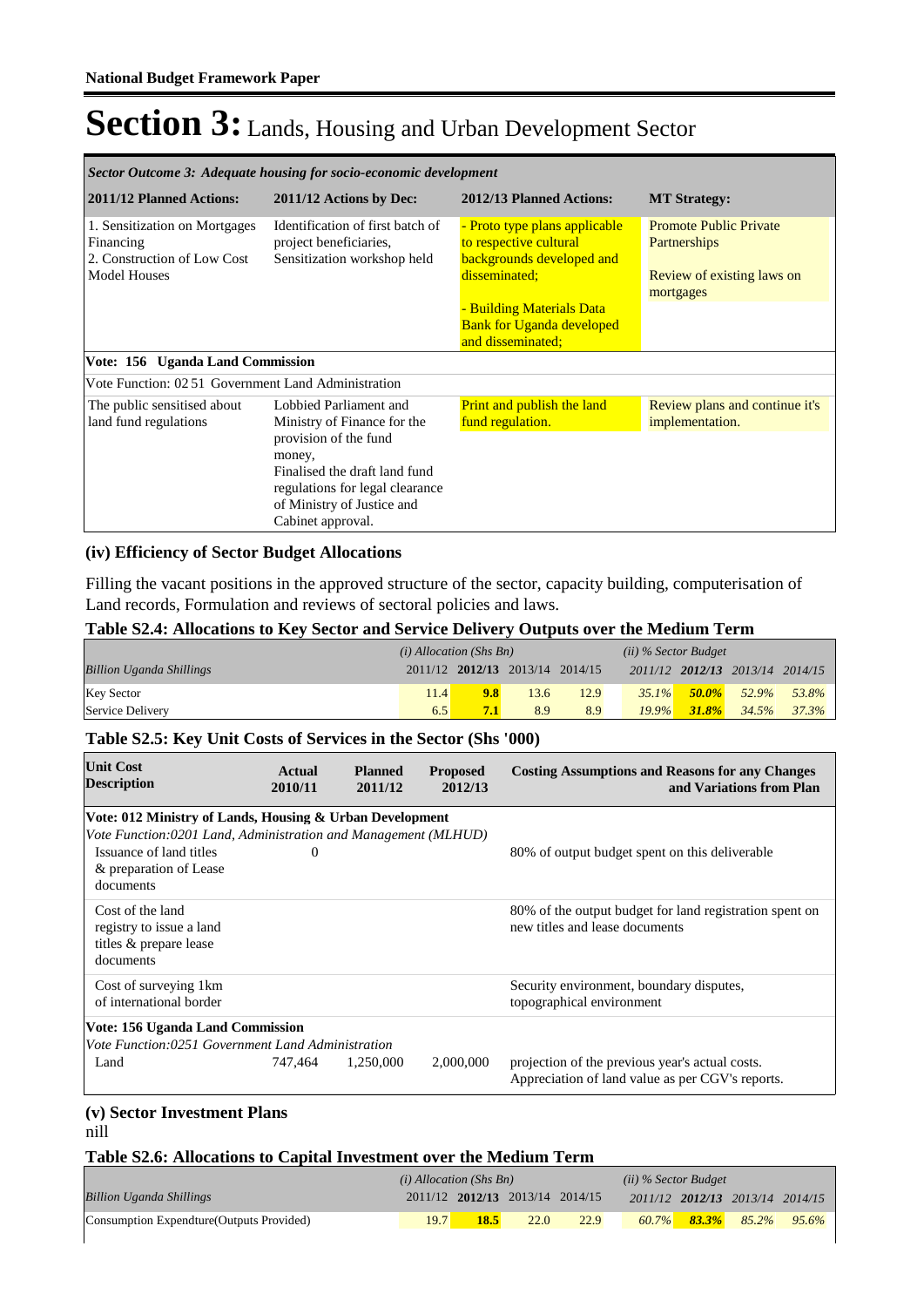| Grants and Subsidies (Outputs Funded) | 0.0  | 0.0  |      |      | $0.0\%$   | $0.0\%$   |           |           |
|---------------------------------------|------|------|------|------|-----------|-----------|-----------|-----------|
| Investment (Capital Purchases)        | 12.  |      |      |      | $39.3\%$  | $16.7\%$  | $14.8\%$  | 4.4%      |
| <b>Grand Total</b>                    | 32.4 | 22.2 | 25.8 | 23.9 | $100.0\%$ | $100.0\%$ | $100.0\%$ | $100.0\%$ |

nill

### **Table S2.7: Major Capital Investments**

| Table 52.7. Inajor Capital Investments<br>Project                                      | 2011/12                                                                   |                                                                                        |   | 2012/13                                                                    |                                        |
|----------------------------------------------------------------------------------------|---------------------------------------------------------------------------|----------------------------------------------------------------------------------------|---|----------------------------------------------------------------------------|----------------------------------------|
| <b>Vote Function Output</b><br><b>UShs Thousand</b>                                    | <b>Approved Budget, Planned</b><br><b>Outputs (Quantity and Location)</b> | <b>Actual Expenditure and</b><br><b>Outputs by December</b><br>(Quantity and Location) |   | Proposed Budget, Planned                                                   | <b>Outputs (Quantity and Location)</b> |
| Vote:<br>012                                                                           | Ministry of Lands, Housing & Urban Development                            |                                                                                        |   |                                                                            |                                        |
| <b>Vote Function:</b>                                                                  | 0201 Land, Administration and Management (MLHUD)                          |                                                                                        |   |                                                                            |                                        |
| Project 0139 Land Tenure Reform Project                                                |                                                                           |                                                                                        |   |                                                                            |                                        |
| 020178 Purchase of Office<br>and Residential                                           | No. of Chairs/Tables                                                      | <b>NILL</b>                                                                            |   | - 10 sets of chairs/tables                                                 |                                        |
| <b>Furniture and</b><br><b>Fittings</b>                                                |                                                                           |                                                                                        |   | - 10 Filing Cabinets                                                       |                                        |
|                                                                                        |                                                                           |                                                                                        |   | - 20 metallic shelves                                                      |                                        |
| Total                                                                                  | 77,770                                                                    |                                                                                        | 0 |                                                                            | 61,100                                 |
| <b>GoU</b> Development                                                                 | 77,770                                                                    |                                                                                        | 0 |                                                                            | 61,100                                 |
| <b>Donor Development</b>                                                               | 0                                                                         |                                                                                        | 0 |                                                                            | $\theta$                               |
| 020177 Purchase of                                                                     | No. of sets of Total                                                      | N/A                                                                                    |   | 2 sets of Total Stations/Survey                                            |                                        |
| <b>Specialised</b><br>Machinery &<br>Equipment                                         | Stations/Survey Equipment with<br>Accessories                             |                                                                                        |   | <b>Equipment with Accessories;</b>                                         |                                        |
|                                                                                        | Amount of Materials in Vol                                                |                                                                                        |   |                                                                            |                                        |
| Total                                                                                  | 112,802                                                                   |                                                                                        | 0 |                                                                            | 83,700                                 |
| <b>GoU</b> Development                                                                 | 112,802                                                                   |                                                                                        | 0 |                                                                            | 83,700                                 |
| <b>Donor Development</b>                                                               | 0                                                                         |                                                                                        | 0 |                                                                            | $\theta$                               |
| 020176 Purchase of Office<br>and ICT Equipment,<br>including Software                  | No. of sets of Computers with<br>Accessories                              | 1 sets of Computers with<br>Accessories                                                |   | -Purchase of CCTVs for the<br>Land registry;<br>- 5 sets of Computers with |                                        |
|                                                                                        | No. of Photocopiers/Projectors                                            |                                                                                        |   | Accessories;<br>- 2 laptops<br>- 3 Digital cameras, 2 audio<br>recorders   | - 1 set of heavy duty Photocopier      |
| <b>Total</b>                                                                           | 262,100                                                                   |                                                                                        | 0 |                                                                            | 82,100                                 |
| <b>GoU</b> Development                                                                 | 262,100                                                                   |                                                                                        | 0 |                                                                            | 82,100                                 |
| <b>Donor Development</b>                                                               | 0                                                                         |                                                                                        | 0 |                                                                            | $\theta$                               |
| 020175 Purchase of Motor<br><b>Vehicles and Other</b><br><b>Transport</b><br>Equipment | No. of Field Vehicles                                                     | N/A                                                                                    |   |                                                                            |                                        |
| <b>Total</b>                                                                           | 43,400                                                                    |                                                                                        | 0 |                                                                            | $\bf{0}$                               |
| <b>GoU</b> Development                                                                 | 43,400                                                                    |                                                                                        | 0 |                                                                            | $\theta$                               |
| <b>Donor Development</b>                                                               | 0                                                                         |                                                                                        | 0 |                                                                            | $\overline{0}$                         |
| <b>Vote Function:</b><br>0203 Housing                                                  |                                                                           |                                                                                        |   |                                                                            |                                        |
| Project 1147 Kasooli Housing Project                                                   |                                                                           |                                                                                        |   |                                                                            |                                        |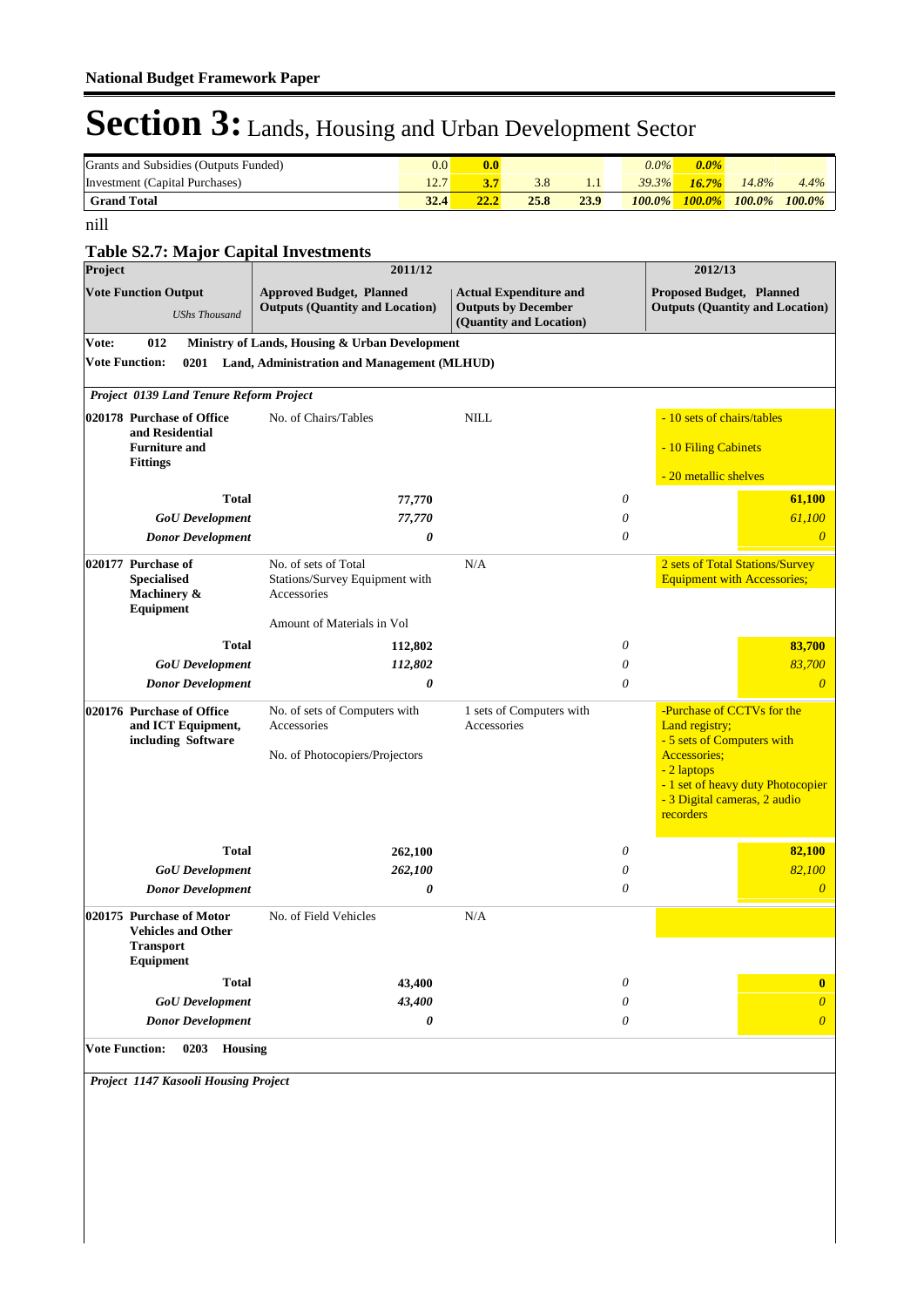| Project                                                                                              | 2011/12                                                                                                 |                                                                                                                                                                                                                                                                                                                               | 2012/13                                                                                                                                                                                                                                                                                                                                                                                                                                                                     |
|------------------------------------------------------------------------------------------------------|---------------------------------------------------------------------------------------------------------|-------------------------------------------------------------------------------------------------------------------------------------------------------------------------------------------------------------------------------------------------------------------------------------------------------------------------------|-----------------------------------------------------------------------------------------------------------------------------------------------------------------------------------------------------------------------------------------------------------------------------------------------------------------------------------------------------------------------------------------------------------------------------------------------------------------------------|
| <b>Vote Function Output</b><br><b>UShs Thousand</b>                                                  | <b>Approved Budget, Planned</b><br><b>Outputs (Quantity and Location)</b>                               | <b>Actual Expenditure and</b><br><b>Outputs by December</b><br>(Quantity and Location)                                                                                                                                                                                                                                        | <b>Proposed Budget, Planned</b><br><b>Outputs (Quantity and Location)</b>                                                                                                                                                                                                                                                                                                                                                                                                   |
| <b>Vote Function:</b><br>0203<br><b>Housing</b>                                                      |                                                                                                         |                                                                                                                                                                                                                                                                                                                               |                                                                                                                                                                                                                                                                                                                                                                                                                                                                             |
| 020373 Roads, Streets and<br><b>Highways</b>                                                         | - 2 km of roads opened;<br>- 2 km of street lights installed;<br>- 4 km of drainage channels<br>opened. | None                                                                                                                                                                                                                                                                                                                          | -2km of roads opened<br>-Street lights installed for 2km<br>-4km of drainage channels<br>openned<br>-Project environmental impact<br>assessment done                                                                                                                                                                                                                                                                                                                        |
| <b>Total</b>                                                                                         | 100,302                                                                                                 | $\theta$                                                                                                                                                                                                                                                                                                                      | 100,000                                                                                                                                                                                                                                                                                                                                                                                                                                                                     |
| <b>GoU</b> Development                                                                               | 100,302                                                                                                 | $\theta$                                                                                                                                                                                                                                                                                                                      | 100,000                                                                                                                                                                                                                                                                                                                                                                                                                                                                     |
| <b>Donor Development</b>                                                                             | 0                                                                                                       | $\theta$                                                                                                                                                                                                                                                                                                                      | $\boldsymbol{0}$                                                                                                                                                                                                                                                                                                                                                                                                                                                            |
| <b>Vote Function:</b><br>0249                                                                        | <b>Policy, Planning and Support Services</b>                                                            |                                                                                                                                                                                                                                                                                                                               |                                                                                                                                                                                                                                                                                                                                                                                                                                                                             |
| Project 0162 Support to PQAD                                                                         |                                                                                                         |                                                                                                                                                                                                                                                                                                                               |                                                                                                                                                                                                                                                                                                                                                                                                                                                                             |
| 024978 Purchase of Office<br>and Residential<br><b>Furniture and</b><br><b>Fittings</b>              |                                                                                                         | nill                                                                                                                                                                                                                                                                                                                          |                                                                                                                                                                                                                                                                                                                                                                                                                                                                             |
| <b>Total</b>                                                                                         | 7,000                                                                                                   | 0                                                                                                                                                                                                                                                                                                                             | $\bf{0}$                                                                                                                                                                                                                                                                                                                                                                                                                                                                    |
| <b>GoU</b> Development                                                                               | 7,000                                                                                                   | $\theta$                                                                                                                                                                                                                                                                                                                      | $\overline{\theta}$                                                                                                                                                                                                                                                                                                                                                                                                                                                         |
| <b>Donor Development</b>                                                                             | 0                                                                                                       | $\theta$                                                                                                                                                                                                                                                                                                                      | $\overline{\theta}$                                                                                                                                                                                                                                                                                                                                                                                                                                                         |
| 024976 Purchase of Office<br>and ICT Equipment,<br>including Software                                | 1 Photocopier procured                                                                                  | no actual output                                                                                                                                                                                                                                                                                                              |                                                                                                                                                                                                                                                                                                                                                                                                                                                                             |
| <b>Total</b>                                                                                         | 13,300                                                                                                  | $\theta$                                                                                                                                                                                                                                                                                                                      | $\bf{0}$                                                                                                                                                                                                                                                                                                                                                                                                                                                                    |
| <b>GoU</b> Development                                                                               | 13,300                                                                                                  | $\theta$                                                                                                                                                                                                                                                                                                                      | $\overline{\theta}$                                                                                                                                                                                                                                                                                                                                                                                                                                                         |
| <b>Donor Development</b>                                                                             | 0                                                                                                       | $\theta$                                                                                                                                                                                                                                                                                                                      | $\overline{\theta}$                                                                                                                                                                                                                                                                                                                                                                                                                                                         |
| Project 1029 Construction of MLHUD                                                                   |                                                                                                         |                                                                                                                                                                                                                                                                                                                               |                                                                                                                                                                                                                                                                                                                                                                                                                                                                             |
| 024976 Purchase of Office<br>and ICT Equipment,<br>including Software                                |                                                                                                         | <b>NILL</b>                                                                                                                                                                                                                                                                                                                   | Computer accessories procured;                                                                                                                                                                                                                                                                                                                                                                                                                                              |
| Total                                                                                                | 1,000                                                                                                   | 0                                                                                                                                                                                                                                                                                                                             | $\bf{0}$                                                                                                                                                                                                                                                                                                                                                                                                                                                                    |
| <b>GoU</b> Development                                                                               | 1,000                                                                                                   | $\theta$                                                                                                                                                                                                                                                                                                                      | $\boldsymbol{\theta}$                                                                                                                                                                                                                                                                                                                                                                                                                                                       |
| <b>Donor Development</b>                                                                             | 0                                                                                                       | $\theta$                                                                                                                                                                                                                                                                                                                      | $\overline{\theta}$                                                                                                                                                                                                                                                                                                                                                                                                                                                         |
| 024972 Government<br><b>Buildings and</b><br><b>Administrative</b><br>Infrastructure<br><b>Total</b> | <b>Construction of MLHUD</b><br>Headquarters<br>67,735                                                  | Request for Expression of<br>Interest (EOI) for a Transaction<br>Advisor advertised, bids<br>returned and opened.<br>TORs to be included in the<br>Request for Proposal document<br>for the second procurement<br>stage to engage the transaction<br>advisor prepared in consultation<br>with privatisation unit;<br>$\theta$ | - Consultantive meetings with<br>the Transaction Advisor held:<br>- Inception Report by the<br><b>Transaction Advisor prepared;</b><br>- A comprehensive Feasibility<br><b>Study Report for the</b><br>construction (giving options to<br>determine full project cycle<br>costs, project viability,<br>affordability limits and risks)<br>prepared;<br>- PPP Procurement documents<br>(by Transaction Advisor and<br>MLHUD) to pre-qualify parties<br>prepared.<br>$\bf{0}$ |
| <b>GoU</b> Development                                                                               | 67,735                                                                                                  | 0                                                                                                                                                                                                                                                                                                                             | $\overline{0}$                                                                                                                                                                                                                                                                                                                                                                                                                                                              |
| <b>Donor Development</b>                                                                             | 0                                                                                                       | $\theta$                                                                                                                                                                                                                                                                                                                      | $\overline{\theta}$                                                                                                                                                                                                                                                                                                                                                                                                                                                         |
|                                                                                                      |                                                                                                         |                                                                                                                                                                                                                                                                                                                               |                                                                                                                                                                                                                                                                                                                                                                                                                                                                             |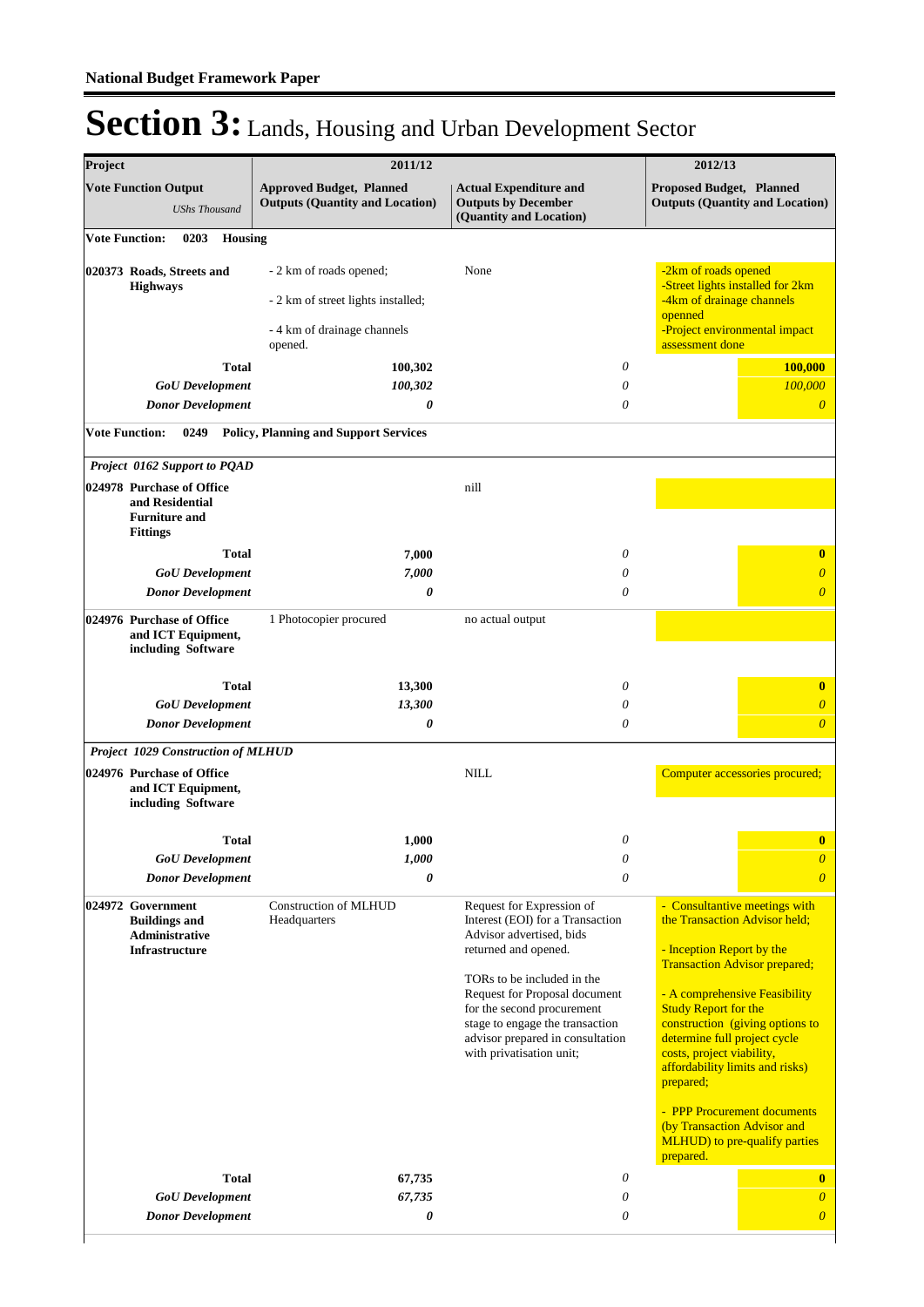| Project |                                                                                               | 2011/12                                                                   |                                                                                                            | 2012/13                                                            |
|---------|-----------------------------------------------------------------------------------------------|---------------------------------------------------------------------------|------------------------------------------------------------------------------------------------------------|--------------------------------------------------------------------|
|         | <b>Vote Function Output</b><br><b>UShs Thousand</b>                                           | <b>Approved Budget, Planned</b><br><b>Outputs (Quantity and Location)</b> | <b>Actual Expenditure and</b><br><b>Outputs by December</b><br>(Quantity and Location)                     | Proposed Budget, Planned<br><b>Outputs (Quantity and Location)</b> |
| Vote:   | 156                                                                                           | <b>Uganda Land Commission</b>                                             |                                                                                                            |                                                                    |
|         | <b>Vote Function:</b><br>0251                                                                 | <b>Government Land Administration</b>                                     |                                                                                                            |                                                                    |
|         | Project 0989 Support to Uganda Land Commission                                                |                                                                           |                                                                                                            |                                                                    |
|         | 025178 Purchase of Office<br>and Residential<br><b>Furniture and</b>                          | ULC Boad room furniture<br>procured,                                      | Office furnoiture procured;                                                                                | Office shelves and filling<br>cabinets procured                    |
|         | <b>Fittings</b>                                                                               | Office shelves and filling<br>cabinets procured                           |                                                                                                            |                                                                    |
|         | <b>Total</b>                                                                                  | 180,000                                                                   | 0                                                                                                          | <b>10,000</b>                                                      |
|         | <b>GoU</b> Development                                                                        | 180,000                                                                   | 0                                                                                                          | 10,000                                                             |
|         | <b>Donor Development</b>                                                                      | 0                                                                         | $\theta$                                                                                                   | $\overline{0}$                                                     |
|         | 025176 Purchase of Office<br>and ICT Equipment,<br>including Software                         | purchase of 1 unit of survey<br>equipment                                 | Internet subscriptions for qtr1<br>and qtr2 paid;<br>It accessories procured;                              | Internet services maintained and<br>subscriped,                    |
|         |                                                                                               | 2 laptop computers procured,                                              | Supplier for survey equipment<br>procured.                                                                 | IT accessories procured.                                           |
|         |                                                                                               | Internet services maintained and<br>subscriped,                           |                                                                                                            |                                                                    |
|         |                                                                                               | IT accessories procured.                                                  |                                                                                                            |                                                                    |
|         | <b>Total</b>                                                                                  | 270,000                                                                   | 0                                                                                                          | 20,000                                                             |
|         | <b>GoU</b> Development                                                                        | 270,000                                                                   | 0                                                                                                          | 20,000                                                             |
|         | <b>Donor Development</b>                                                                      | 0                                                                         | $\theta$                                                                                                   | $\overline{0}$                                                     |
|         | 025175 Purchase of Motor<br><b>Vehicles and Other</b><br><b>Transport</b><br><b>Equipment</b> | 2 motor cycles procured                                                   | supplier for the motor cycles<br>procured.                                                                 |                                                                    |
|         | <b>Total</b>                                                                                  | 30,000                                                                    | 0                                                                                                          | $\bf{0}$                                                           |
|         | <b>GoU</b> Development                                                                        | 30,000                                                                    | 0                                                                                                          | $\overline{0}$                                                     |
|         | <b>Donor Development</b>                                                                      | 0                                                                         | 0                                                                                                          | $\overline{0}$                                                     |
|         | 025172 Government<br><b>Buildings and</b><br>Administrative<br><b>Infrastructure</b>          |                                                                           | House for the late John<br>Akiibwa's family acquired;<br>Contractor for office<br>refurbrishment procured. | New offices refurbuished                                           |
|         | <b>Total</b>                                                                                  | 1,400,000                                                                 | 0                                                                                                          | 50,000                                                             |
|         | <b>GoU</b> Development                                                                        | 1,400,000                                                                 | 0                                                                                                          | 50,000                                                             |
|         | <b>Donor Development</b>                                                                      | 0                                                                         | 0                                                                                                          | $\theta$                                                           |
|         | 025171 Acquisition of Land<br>by Government                                                   | 4,000 hectares of registered land<br>compensated                          | 1.186.93 hectares of land<br>compensated to secure bonafide<br>occupants from evictions.                   | 1,000 hectares of land<br>compensated;                             |
|         |                                                                                               | registered land surveyed, valued<br>and supervised for compensation       |                                                                                                            | 3,000 households (bonafide<br>occupants) registered.               |
|         | Total                                                                                         | 10,190,000                                                                | 0                                                                                                          | 3,289,500                                                          |
|         | <b>GoU</b> Development                                                                        | 10,190,000                                                                | 0                                                                                                          | 3,289,500                                                          |
|         | <b>Donor Development</b>                                                                      | 0                                                                         | 0                                                                                                          | $\boldsymbol{\theta}$                                              |

### *S3 Proposed Budget Allocations for 2012/13 and the Medium Term*

*This section sets out the proposed sector budget allocations for 2012/13 and the medium term, including major areas of expenditures and any notable changes in allocations.* 

### **Table S3.1: Past Expenditure and Medium Term Projections by Vote Function**

|                           | 2011/12                |                            |         | <b>Medium Term Projections</b> |         |
|---------------------------|------------------------|----------------------------|---------|--------------------------------|---------|
| 2010/11<br><b>Outturn</b> | Appr.<br><b>Budget</b> | Spent by<br><b>End Dec</b> | 2012/13 | 2013/14                        | 2014/15 |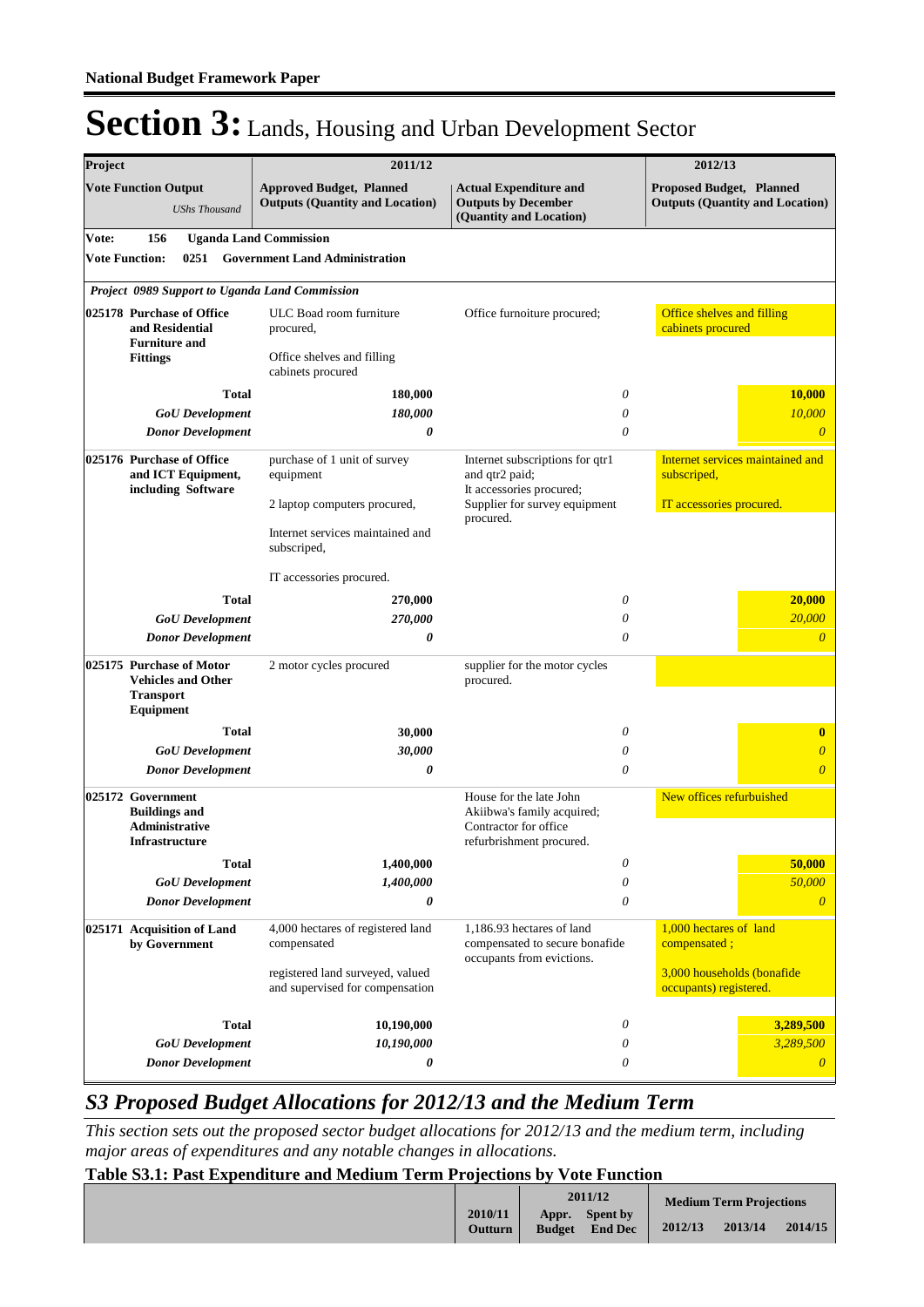| Vote: 012 Ministry of Lands, Housing & Urban Development |        |        |       |        |        |        |
|----------------------------------------------------------|--------|--------|-------|--------|--------|--------|
| 0201 Land, Administration and Management (MLHUD)         | 5.397  | 7.453  | 0.000 | 8.224  | 10.091 | 10.243 |
| 0202 Physical Planning and Urban Development             | 1.454  | 4.893  | 0.000 | 2.439  | 3.100  | 3.213  |
| 0203 Housing                                             | 2.692  | 3.844  | 0.000 | 3.696  | 4.708  | 4.832  |
| 0249 Policy, Planning and Support Services               | 1.831  | 2.955  | 0.000 | 3.579  | 2.890  | 4.866  |
| <b>Total for Vote:</b>                                   | 11.374 | 19.145 | 0.000 | 17.938 | 20.789 | 23.155 |
| Vote: 122 Kampala Capital City Authority                 |        |        |       |        |        |        |
| 0204 Urban Planning, Security and Land Use               | 0.000  | 0.000  | 0.000 | 0.000  | 0.000  | 0.000  |
| <b>Total for Vote:</b>                                   | 0.000  | 0.000  | 0.000 | 0.000  | 0.000  | 0.000  |
| Vote: 156 Uganda Land Commission                         |        |        |       |        |        |        |
| 0251 Government Land Administration                      | 2.694  | 13.261 | 0.000 | 4.259  | 5.010  | 0.783  |
| <b>Total for Vote:</b>                                   | 2.694  | 13.261 | 0.000 | 4.259  | 5.010  | 0.783  |
| <b>Total for Sector:</b>                                 | 14.068 | 32.407 | 0.000 | 22.197 | 25,799 | 23.937 |

*\* Excluding Taxes and Arrears and including NTR*

### **(i) The Total Budget over the Medium Term**

The total sector budget for FY 2012/13 is UGX 23.246bn comprising of wage UGX 2.657 bn(MLHUD-2.339bn; ULC-0.318bn) , non-wage recurrent UGX 8.764(MLHUD-8.538bn, ULC-0.226bn) , GoU development of UGX 10.379 (MLHUD-6.711 bn; ULC-3.668 bn) bn and Donor funding worth 1.445bn

 This represents of 0.21% of the National budget and 0% increase for FY2012/13 compared to last financial, year(FY2011/12). However over the medium term the sector budget is expected to increase by 2% and 10% for financial years FY 2013/14 and FY14/15 respectively.

#### **(ii) The major expenditure allocations in the sector**

The Major planned expenditures within the sector include the following

-Land Policy, Plans, Strategies and Reports UGX 2.120bn;

-Surveys and Mapping UGX 2.392 bn;

-Capacity Building in Land Administration and Management UGX 0.927 bn;

-Land Information Management UGX 1.283 bn;

-Physical Planning Policies, Strategies,Guidelines and Standards UGX 0.718 bn;

-Support Supervision and Capacity Building UGX 1.726 bn;

-Urban Dev't Policies, Strategies ,Guidelines and Standards UGX 0.991 bn;

-Technical Support and Administrative Services(sale of pool houses)UGX 1.732 bn;

-Capacity Building UGX 0.774 bn;

-Policy, consultation, planning and monitoring services UGX 1.682 bn;

-Ministry Support Services UGX 1.074 bn;

### **(iii) The major planned changes in resource allocations within the sector**

-Land Policy, Plans, Strategies and Reports UGX 2.120bn;

-Surveys and Mapping UGX 2.392 bn;

-Capacity Building in Land Administration and Management UGX 0.927 bn;

-Land Information Management UGX 1.283 bn;

-Physical Planning Policies, Strategies,Guidelines and Standards UGX 0.718 bn;

-Support Supervision and Capacity Building UGX 1.726 bn;

-Urban Dev't Policies, Strategies ,Guidelines and Standards UGX 0.991 bn;

-Technical Support and Administrative Services(sale of pool houses)UGX 1.732 bn;

-Capacity Building UGX 0.774 bn;

-Policy, consultation, planning and monitoring services UGX 1.682 bn;

-Ministry Support Services UGX 1.074 bn;

### **Table S3.2: Major Changes in Sector Resource Allocation**